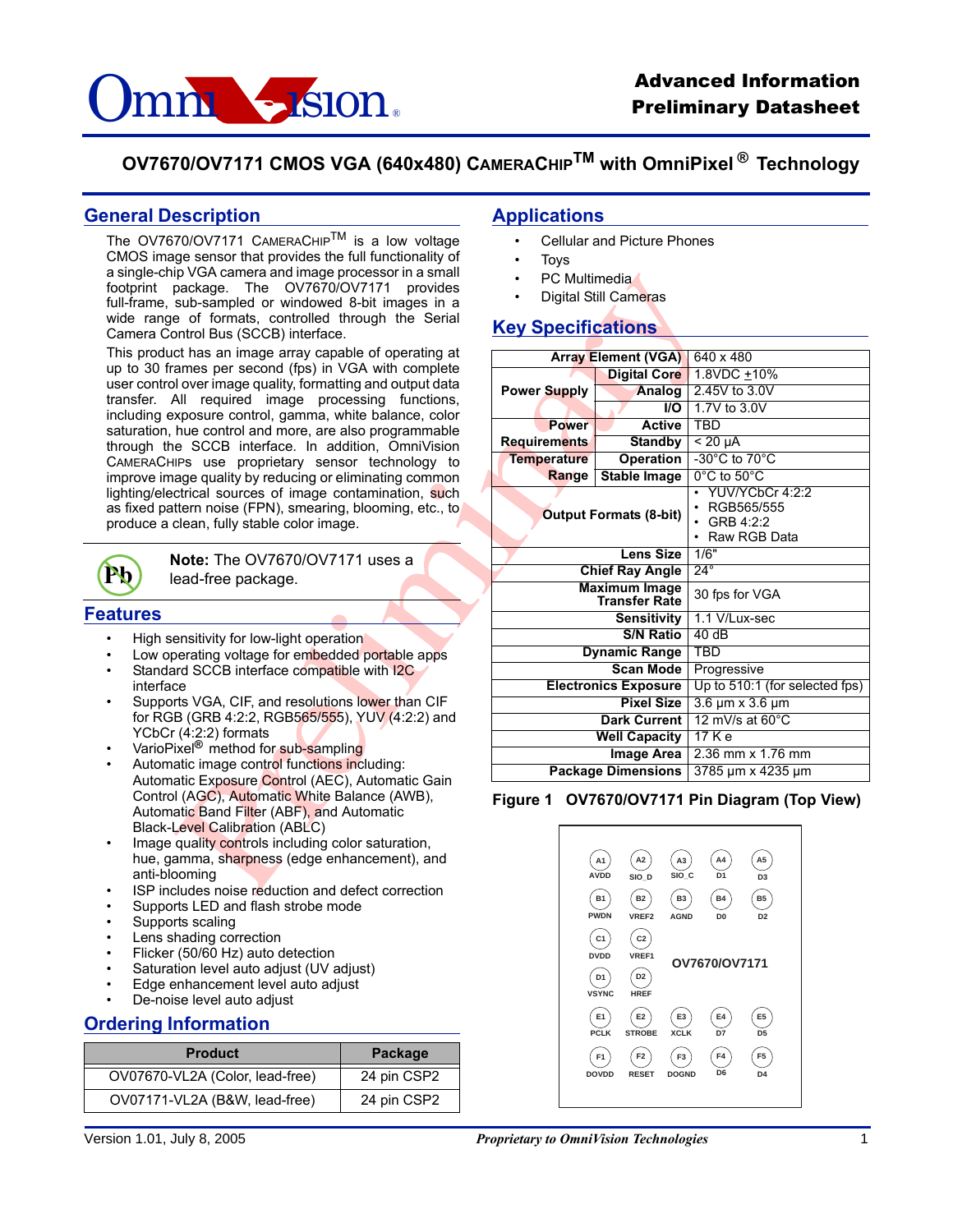

## **Functional Description**

[Figure 2](#page-1-0) shows the functional block diagram of the OV7670/OV7171 image sensor. The OV7670/OV7171 includes:

- [Image Sensor Array](#page-2-0) (total array of 656 x 488 pixels, with active pixels 640 x 480 in YUV mode)
- [Analog Signal Processor](#page-2-1)
- [A/D Converters](#page-2-2)
- [Test Pattern Generator](#page-2-9)
- [Digital Signal Processor \(DSP\)](#page-2-3)
- [Image Scaler](#page-2-4)
- [Timing Generator](#page-2-5)
- [Digital Video Port](#page-2-7)
- **SCCB** Interface
- [LED and Strobe Flash Control Output](#page-2-8)

#### <span id="page-1-0"></span>**Figure 2 Functional Block Diagram**

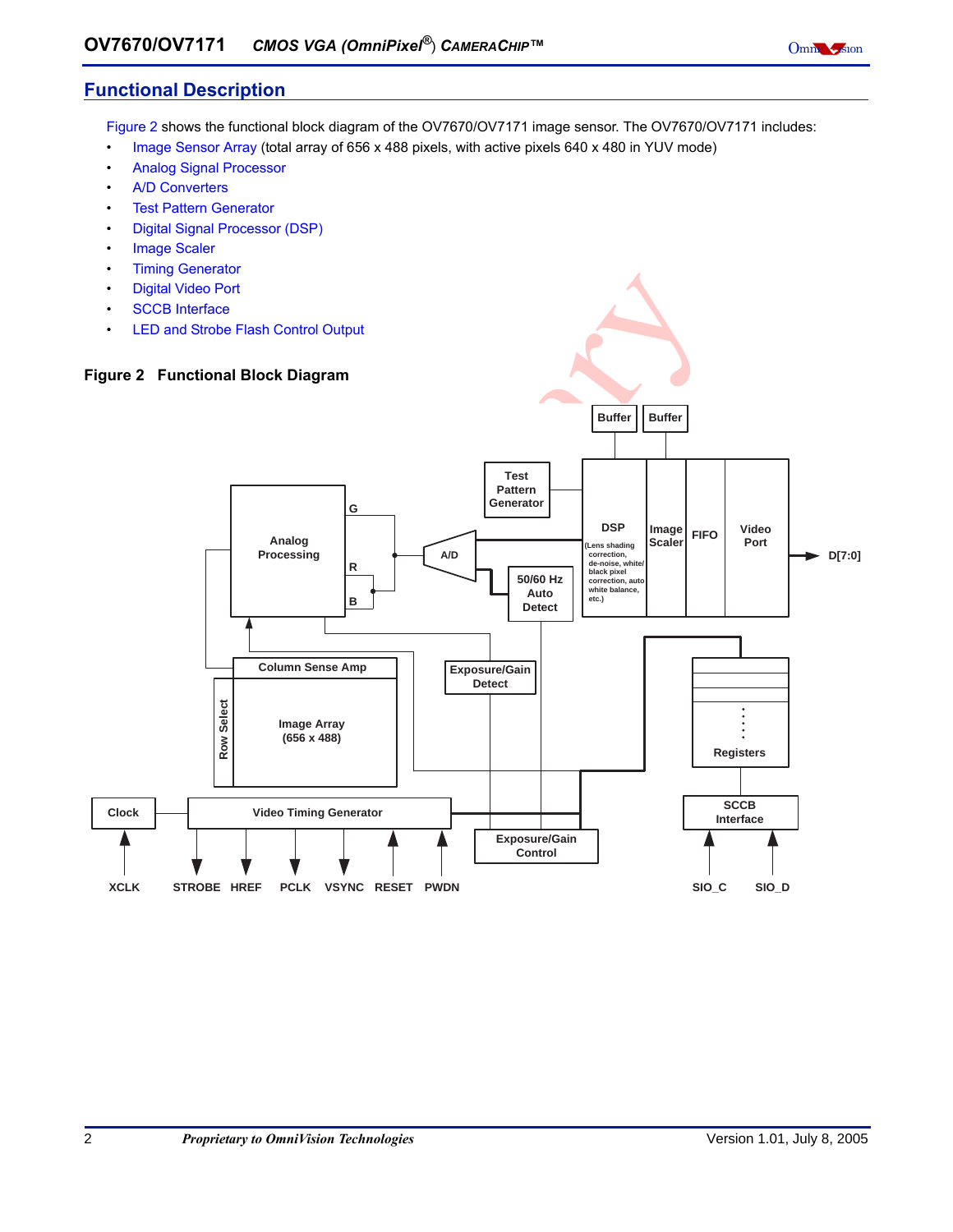#### <span id="page-2-0"></span>**Image Sensor Array**

The OV7670/OV7171 sensor has an image array of 656 x 488 pixels for a total of 320,128 pixels, of which 640 x 480 pixels are active (307,200 pixels). [Figure 3](#page-2-10) shows a cross-section of the image sensor array.

#### <span id="page-2-10"></span>**Figure 3 Image Sensor Array**



#### <span id="page-2-5"></span>**Timing Generator**

In general, the timing generator controls the following functions:

- Array control and frame generation
- Internal timing signal generation and distribution
- Frame rate timing
- Automatic Exposure Control (AEC)
- External timing outputs (VSYNC, HREF/HSYNC, and PCLK)

#### <span id="page-2-1"></span>**Analog Signal Processor**

This block performs all analog image functions including:

- Automatic Gain Control (AGC)
- Automatic White Balance (AWB)

### <span id="page-2-2"></span>**A/D Converters**

After the Analog Processing block, the bayer pattern Raw signal is fed to a 10-bit analog-to-digital (A/D) converter shared by G and BR channels. This A/D converter operates at speeds up to 12 MHz and is fully synchronous to the pixel rate (actual conversion rate is related to the frame rate).

In addition to the A/D conversion, this block also has the following functions:

- Digital Black-Level Calibration (BLC)
- Optional U/V channel delay
- Additional A/D range controls

In general, the combination of the A/D Range Multiplier and A/D Range Control sets the A/D range and maximum value to allow the user to adjust the final image brightness as a function of the individual application.

#### <span id="page-2-9"></span>**Test Pattern Generator**

The Test Pattern Generator features the following:

- 8-bar color bar pattern
- Fade-to-gray color bar pattern
- Shift "1" in output pin

#### <span id="page-2-3"></span>**Digital Signal Processor (DSP)**

This block controls the interpolation from Raw data to RGB and some image quality control.

- Edge enhancement (a two-dimensional high pass filter)
- Color space converter (can change Raw data to RGB or YUV/YCbCr)
- RGB matrix to eliminate color cross talk
- Hue and saturation control
- White/black pixel correction
- De-noise
	- Lens shading correction
- Programmable gamma control
- Transfer 10-bit data to 8-bit

#### <span id="page-2-4"></span>**Image Scaler**

This block controls all output and data formatting required prior to sending the image out. This block scales YUV/RGB output from VGA to CIF and almost any size under CIF.

#### <span id="page-2-7"></span>**Digital Video Port**

Register bits  $COM2[1:0]$  $COM2[1:0]$  increase  $I_{OL}/I_{OH}$  drive current and can be adjusted as a function of the customer's loading.

#### <span id="page-2-6"></span>**SCCB Interface**

The Serial Camera Control Bus (SCCB) interface controls the CAMERACHIP operation. Refer to *OmniVision Technologies Serial Camera Control Bus (SCCB) Specification* for detailed usage of the serial control port.

#### <span id="page-2-8"></span>**LED and Strobe Flash Control Output**

The OV7670/OV7171 has a Strobe mode that allows it to work with an external flash and LED.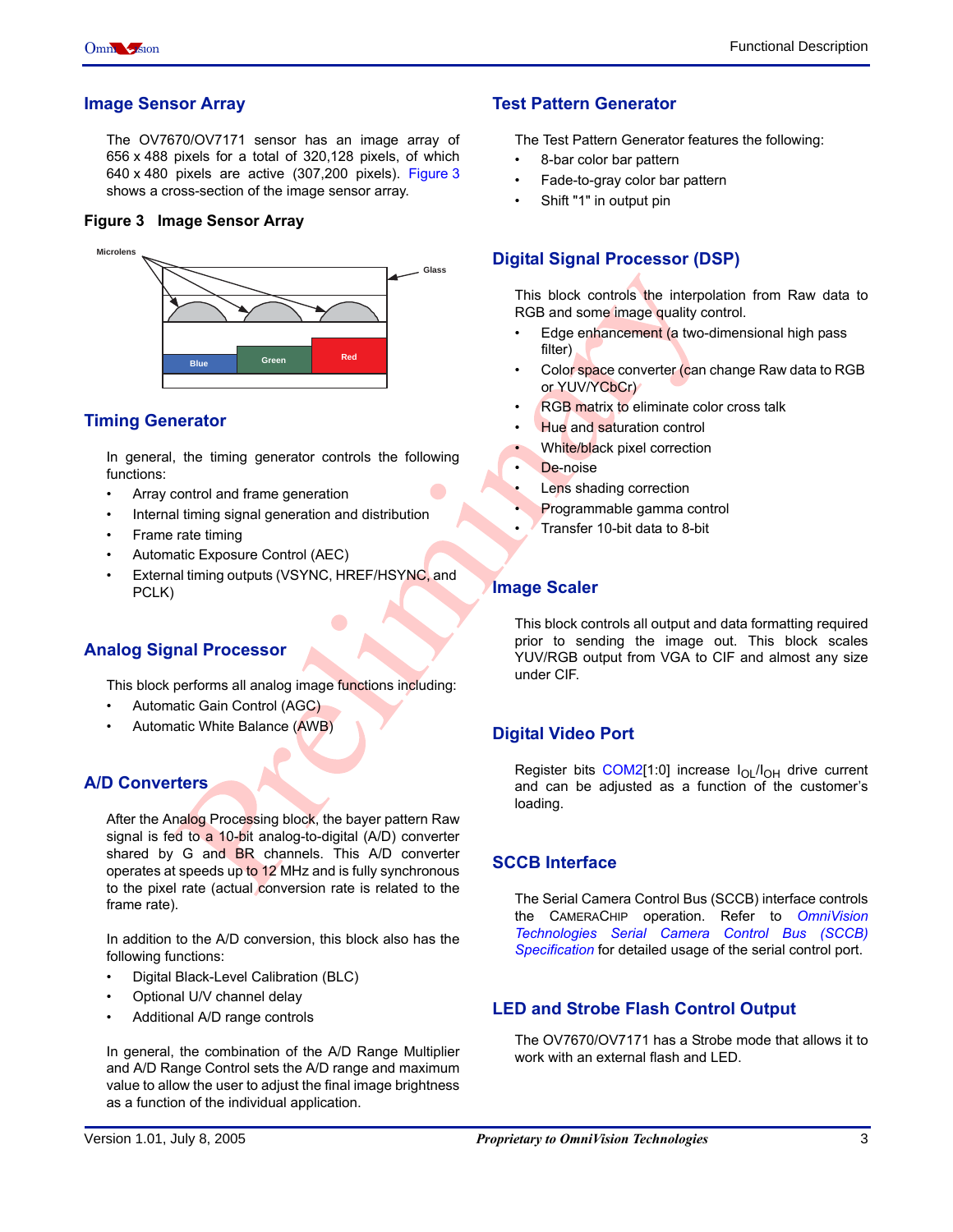# **Pin Description**

| <b>Pin Number</b> | <b>Name</b>     | <b>Pin Type</b> | <b>Function/Description</b>                                                                      |
|-------------------|-----------------|-----------------|--------------------------------------------------------------------------------------------------|
| A <sub>1</sub>    | <b>AVDD</b>     | Power           | Analog power supply                                                                              |
| A2                | SIO_D           | I/O             | SCCB serial interface data I/O                                                                   |
| A <sub>3</sub>    | SIO_C           | Input           | SCCB serial interface clock input                                                                |
| A4                | D1 <sup>a</sup> | Output          | YUV/RGB video component output bit <sup>[1]</sup>                                                |
| A <sub>5</sub>    | D <sub>3</sub>  | Output          | YUV/RGB video component output bit[3]                                                            |
| <b>B1</b>         | <b>PWDN</b>     | Input $(0)^b$   | Power Down Mode Selection<br>Normal mode<br>0:<br>Power down mode<br>1:                          |
| <b>B2</b>         | VREF2           | Reference       | Reference voltage - connect to ground using a 0.1 $\mu$ F capacitor                              |
| B <sub>3</sub>    | <b>AGND</b>     | Power           | Analog ground                                                                                    |
| <b>B4</b>         | D <sub>0</sub>  | Output          | YUV/RGB video component output bit[0]                                                            |
| B <sub>5</sub>    | D <sub>2</sub>  | Output          | YUV/RGB video component output bit[2]                                                            |
| C <sub>1</sub>    | <b>DVDD</b>     | Power           | Power supply (+1.8 VDC) for digital logic core                                                   |
| C <sub>2</sub>    | VREF1           | Reference       | Reference voltage - connect to ground using a $0.1 \mu F$ capacitor                              |
| D <sub>1</sub>    | <b>VSYNC</b>    | Output          | Vertical sync output                                                                             |
| D <sub>2</sub>    | <b>HREF</b>     | Output          | <b>HREF</b> output                                                                               |
| E <sub>1</sub>    | <b>PCLK</b>     | <b>Output</b>   | Pixel clock output                                                                               |
| E <sub>2</sub>    | <b>STROBE</b>   | Output          | LED/strobe control output                                                                        |
| E <sub>3</sub>    | <b>XCLK</b>     | Input           | System clock input                                                                               |
| E <sub>4</sub>    | D7              | Output          | YUV/RGB video component output bit[7]                                                            |
| E <sub>5</sub>    | D <sub>5</sub>  | Output          | YUV/RGB video component output bit[5]                                                            |
| F1                | <b>DOVDD</b>    | Power           | Digital power supply for I/O $(1.7V \sim 3.0V)$                                                  |
| F <sub>2</sub>    | <b>RESET</b>    | Input (0)       | Clears all registers and resets them to their default values.<br>0: Normal mode<br>1: Reset mode |
| F <sub>3</sub>    | <b>DOGND</b>    | Power           | Digital ground                                                                                   |
| F4                | D <sub>6</sub>  | Output          | YUV/RGB video component output bit[6]                                                            |
| F <sub>5</sub>    | D <sub>4</sub>  | Output          | YUV/RGB video component output bit[4]                                                            |

## **Table 1 Pin Description**

a. D[7:0] for 8-bit YUV or RGB (D[7] MSB, D[0] LSB)

b. Input (0) represents an internal pull-down resistor.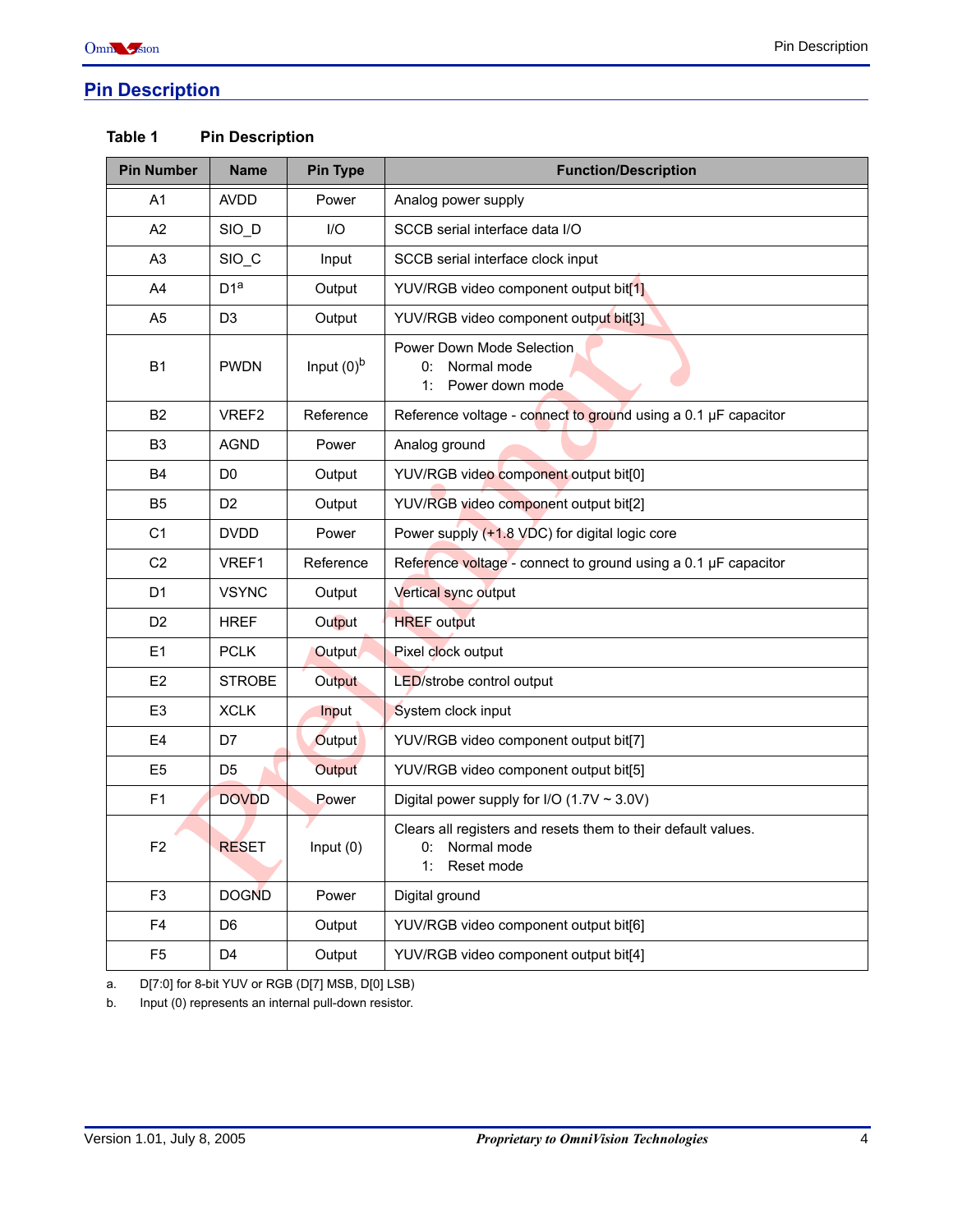

### **Electrical Characteristics**

#### **Table 2 Absolute Maximum Ratings**

| <b>Ambient Storage Temperature</b>                 | $-40^{\circ}$ C to $+95^{\circ}$ C |       |
|----------------------------------------------------|------------------------------------|-------|
|                                                    | $V_{DD-A}$                         | 4.5 V |
| Supply Voltages (with respect to Ground)           | $V_{DD-C}$                         | 3V    |
|                                                    | $VDD-IO$                           | 4.5 V |
| All Input/Output Voltages (with respect to Ground) | $-0.3V$ to $V_{DD-IO}$ +0.5V       |       |
| Lead-free Temperature, Surface-mount process       | $245^{\circ}$ C                    |       |
| <b>ESD Rating, Human Body model</b>                | 2000V                              |       |

**NOTE:** Exceeding the Absolute Maximum ratings shown above invalidates all AC and DC electrical specifications and may result in permanent device damage.

# Table 3 DC Characteristics (-30°C < T<sub>A</sub> < 70°C)

| <b>Symbol</b>           | <b>Parameter</b>                 | <b>Condition</b>          | Min                    | <b>Typ</b>   | <b>Max</b>             | <b>Unit</b> |
|-------------------------|----------------------------------|---------------------------|------------------------|--------------|------------------------|-------------|
| $V_{DD-A}$              | DC supply voltage - Analog       |                           | 2.45                   | 2.75         | 3.0                    | $\vee$      |
| $V_{DD-C}$              | DC supply voltage - Digital Core |                           | 1.62                   | 1.8          | 1.98                   | $\vee$      |
| $V_{DD-IO}$             | DC supply voltage - I/O power    |                           | 1.7                    |              | 3.0V                   | $\vee$      |
| <b>I</b> <sub>DDA</sub> | Active (Operating) Current       | See Note <sup>a</sup>     |                        | $10 + 8^{b}$ |                        | mA          |
| <b>IDDS-SCCB</b>        | <b>Standby Current</b>           | See Note <sup>c</sup>     |                        | 1            |                        | mA          |
| <b>IDDS-PWDN</b>        | Standby Current                  |                           |                        | 10           | 20                     | μA          |
| $V_{\text{IH}}$         | Input voltage HIGH               | <b>CMOS</b>               | $0.7 \times V_{DD-IO}$ |              |                        | V           |
| $V_{IL}$                | Input voltage LOW                |                           |                        |              | $0.3 \times V_{DD-IO}$ | $\vee$      |
| $V_{OH}$                | Output voltage HIGH              | <b>CMOS</b>               | $0.9 \times V_{DD-IO}$ |              |                        | $\vee$      |
| $V_{OL}$                | Output voltage LOW               |                           |                        |              | $0.1 \times V_{DD-IO}$ | $\vee$      |
| $I_{OH}$                | Output current HIGH              | See Note <sup>d</sup>     | 8                      |              |                        | mA          |
| $I_{OL}$                | Output current LOW               |                           | 15                     |              |                        | mA          |
| I <sub>L</sub>          | Input/Output Leakage             | GND to V <sub>DD-IO</sub> |                        |              | ±1                     | μA          |

a. V<sub>DD-A</sub> = 2.5V, V<sub>DD-C</sub> = 1.8V, V<sub>DD-IO</sub> = 2.5V

I<sub>DDA</sub> = ∑{I<sub>DD-IO</sub>+ I<sub>DD-C</sub> + I<sub>DD-A</sub>}, f<sub>CLK</sub> = 24MHz at 30 fps YUV output, no I/O loading

b.  $I_{DD-C} = 10 \text{mA}, I_{DD-A} = 8 \text{mA},$  without loading

c.  $V_{DD-A} = 2.5V$ ,  $V_{DD-C} = 1.8V$ ,  $V_{DD-IO} = 2.5V$ 

I<sub>DDS-SCCB</sub> refers to a SCCB-initiated Standby, while I<sub>DDS-PWDN</sub> refers to a PWDN pin-initiated Standby

d. Standard Output Loading = 25pF, 1.2KΩ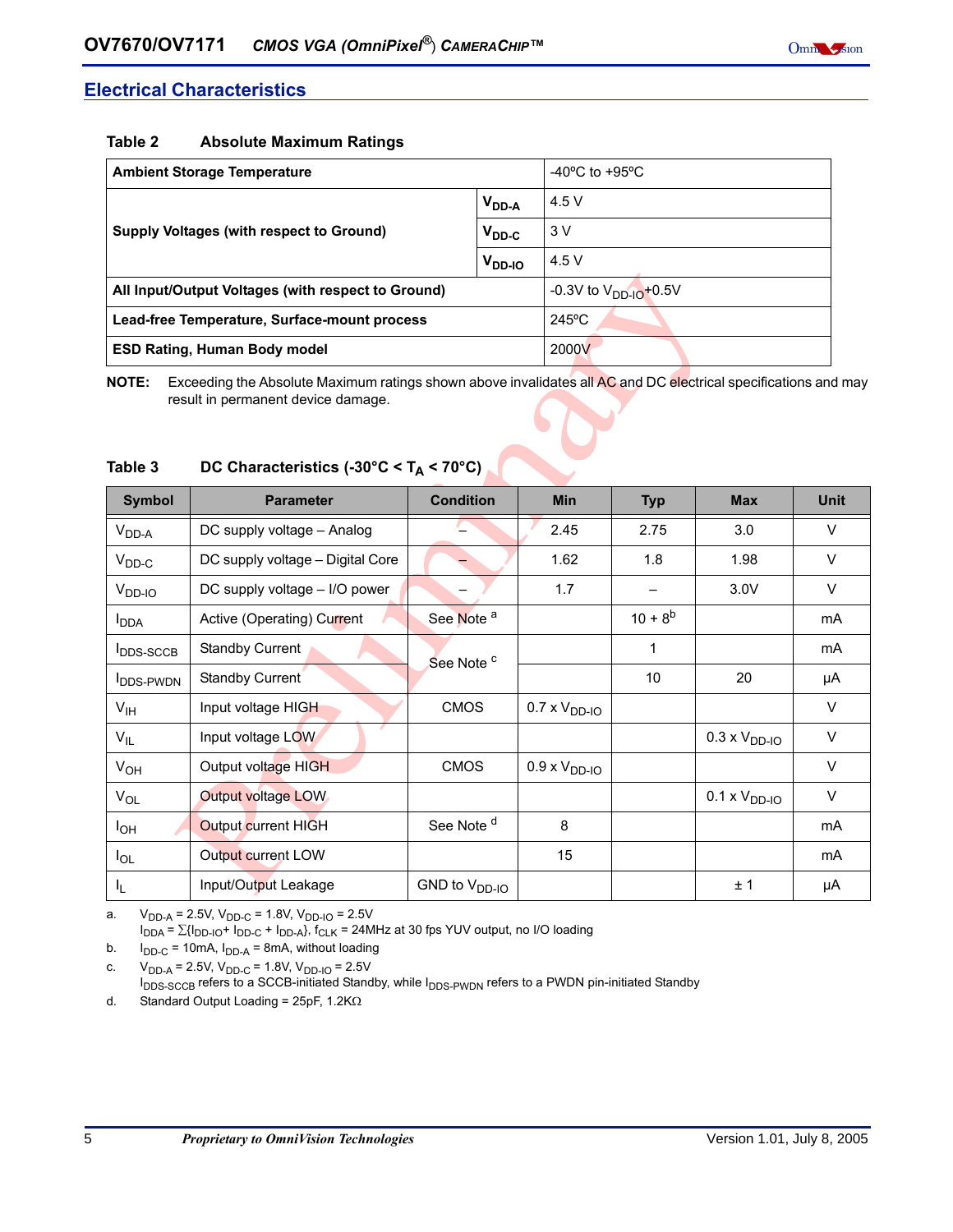| <b>Symbol</b>                     | <b>Parameter</b>                                                                                                                                                                                                                                                | <b>Min</b>  | <b>Typ</b> | <b>Max</b> | <b>Unit</b> |  |  |  |
|-----------------------------------|-----------------------------------------------------------------------------------------------------------------------------------------------------------------------------------------------------------------------------------------------------------------|-------------|------------|------------|-------------|--|--|--|
| <b>Functional Characteristics</b> |                                                                                                                                                                                                                                                                 |             |            |            |             |  |  |  |
|                                   | A/D<br><b>Differential Non-Linearity</b>                                                                                                                                                                                                                        |             | $±$ 1/2    |            | <b>LSB</b>  |  |  |  |
|                                   | A/D<br>Integral Non-Linearity                                                                                                                                                                                                                                   |             | ±1         |            | <b>LSB</b>  |  |  |  |
|                                   | <b>AGC</b><br>Range                                                                                                                                                                                                                                             |             |            | 30         | dB          |  |  |  |
|                                   | Red/Blue Adjustment Range                                                                                                                                                                                                                                       |             |            | 12         | dB          |  |  |  |
|                                   | Inputs (PWDN, CLK, RESET)                                                                                                                                                                                                                                       |             |            |            |             |  |  |  |
| $f_{CLK}$                         | Input Clock Frequency                                                                                                                                                                                                                                           | 10          | 24         | 48         | <b>MHz</b>  |  |  |  |
| $t_{CLK}$                         | Input Clock Period                                                                                                                                                                                                                                              | 21          | 42         | 100        | ns          |  |  |  |
| t <sub>CLK:DC</sub>               | Clock Duty Cycle                                                                                                                                                                                                                                                | 45          | 50         | 55         | %           |  |  |  |
| t <sub>S:RESET</sub>              | Setting time after software/hardware reset                                                                                                                                                                                                                      |             |            | 1          | ms          |  |  |  |
| $t_{S:REG}$                       | Settling time for register change (10 frames required)                                                                                                                                                                                                          |             |            | 300        | ms          |  |  |  |
|                                   | <b>SCCB Timing (see Figure 4)</b>                                                                                                                                                                                                                               |             |            |            |             |  |  |  |
| $f_{\text{SIO\_C}}$               | <b>Clock Frequency</b>                                                                                                                                                                                                                                          |             |            | 400        | <b>KHz</b>  |  |  |  |
| t <sub>LOW</sub>                  | <b>Clock Low Period</b>                                                                                                                                                                                                                                         | 1.3         |            |            | $\mu$ S     |  |  |  |
| <sup>t</sup> нісн                 | Clock High Period                                                                                                                                                                                                                                               | 600         |            |            | ns          |  |  |  |
| t <sub>AA</sub>                   | SIO_C low to Data Out valid                                                                                                                                                                                                                                     | 100         |            | 900        | ns          |  |  |  |
| $t_{\text{BUF}}$                  | Bus free time before new START                                                                                                                                                                                                                                  | 1.3         |            |            | μS          |  |  |  |
| t <sub>HD:STA</sub>               | START condition Hold time                                                                                                                                                                                                                                       | 600         |            |            | ns          |  |  |  |
| t <sub>SU:STA</sub>               | <b>START</b> condition Setup time                                                                                                                                                                                                                               | 600         |            |            | ns          |  |  |  |
| t <sub>HD:DAT</sub>               | Data-in Hold time                                                                                                                                                                                                                                               | $\mathbf 0$ |            |            | μS          |  |  |  |
| t <sub>SU:DAT</sub>               | Data-in Setup time                                                                                                                                                                                                                                              | 100         |            |            | ns          |  |  |  |
| t <sub>SU:STO</sub>               | STOP condition Setup time                                                                                                                                                                                                                                       | 600         |            |            | ns          |  |  |  |
| $t_R, t_F$                        | <b>SCCB Rise/Fall times</b>                                                                                                                                                                                                                                     |             |            | 300        | ns          |  |  |  |
| $t_{DH}$                          | Data-out Hold time                                                                                                                                                                                                                                              | 50          |            |            | ns          |  |  |  |
|                                   | Outputs (VSYNC, HREF, PCLK, and D[7:0] (see Figure 5, Figure 6, Figure 7, Figure 9, and Figure 10)                                                                                                                                                              |             |            |            |             |  |  |  |
| t <sub>PDV</sub>                  | <b>PCLK[↓]</b> to Data-out Valid                                                                                                                                                                                                                                |             |            | 5          | ns          |  |  |  |
| $t_{\scriptstyle\text{SU}}$       | D[7:0] Setup time                                                                                                                                                                                                                                               | 15          |            |            | ns          |  |  |  |
| t <sub>HD</sub>                   | D[7:0] Hold time                                                                                                                                                                                                                                                | 8           |            |            | ns          |  |  |  |
| t <sub>РНН</sub>                  | PCLK[↓] to HREF[^]                                                                                                                                                                                                                                              | $\mathbf 0$ |            | 5          | ns          |  |  |  |
| t <sub>PHL</sub>                  | $PCLK[\downarrow]$ to HREF[ $\downarrow$ ]                                                                                                                                                                                                                      | $\pmb{0}$   |            | 5          | ns          |  |  |  |
| <b>AC</b><br><b>Conditions:</b>   | • $V_{DD}$ : $V_{DD-C}$ = 1.8V, $V_{DD-A}$ = 2.5V, $V_{DD-IO}$ = 2.5V<br>• Rise/Fall Times: I/O:<br>5ns, Maximum<br>SCCB: 300ns, Maximum<br>• Input Capacitance: 10pf<br>• Output Loading: 25pF, 1.2K $\Omega$ to 2.5V<br>24MHz<br>$\bullet$ f <sub>CLK</sub> : |             |            |            |             |  |  |  |

# Table 4 Functional and AC Characteristics (-30°C < T<sub>A</sub> < 70°C)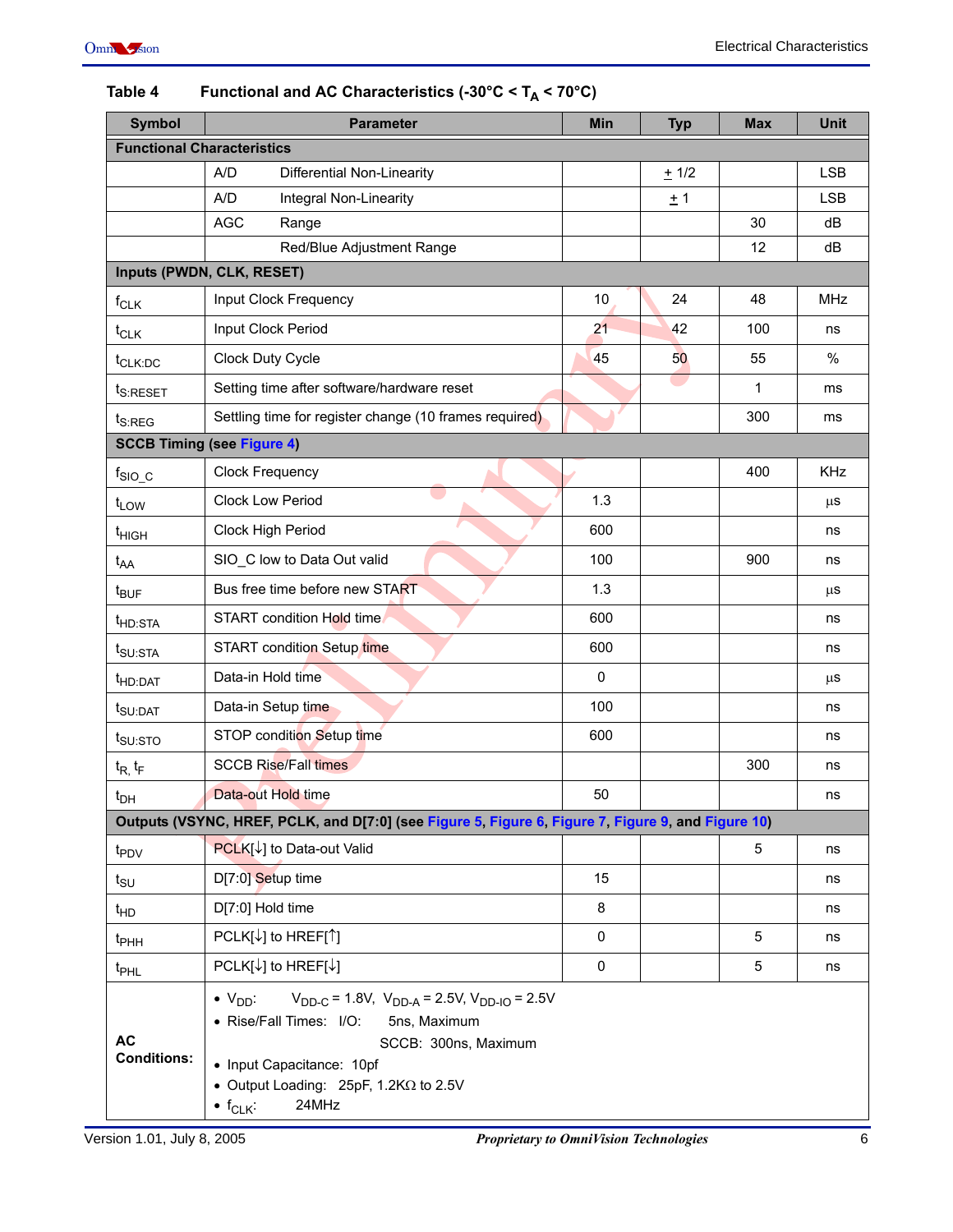

# **Timing Specifications**

## <span id="page-6-0"></span>**Figure 4 SCCB Timing Diagram**

<span id="page-6-2"></span><span id="page-6-1"></span>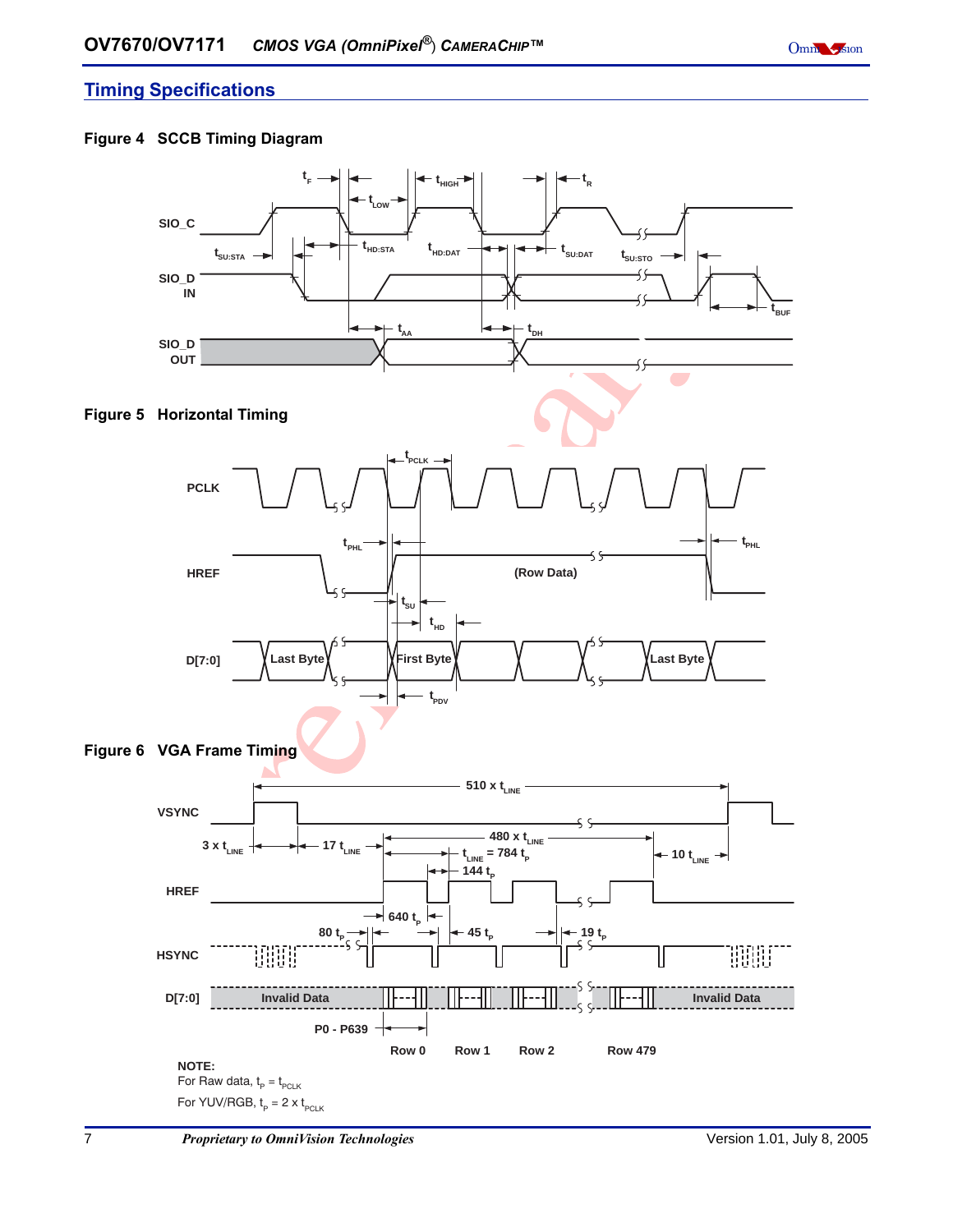## <span id="page-7-0"></span>**Figure 7 QVGA Frame Timing**

<span id="page-7-2"></span><span id="page-7-1"></span>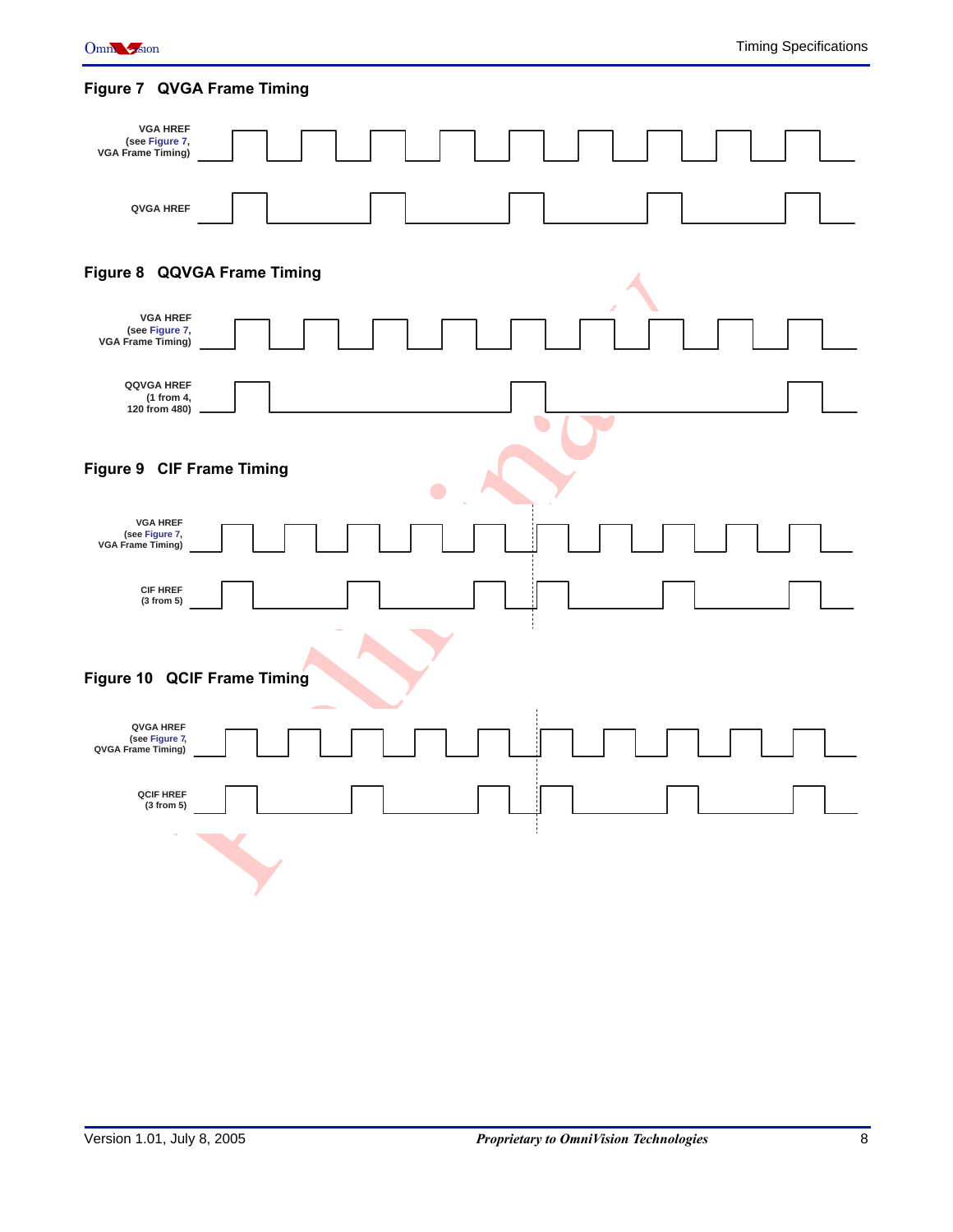## **Figure 11 RGB 565 Output Timing Diagram**





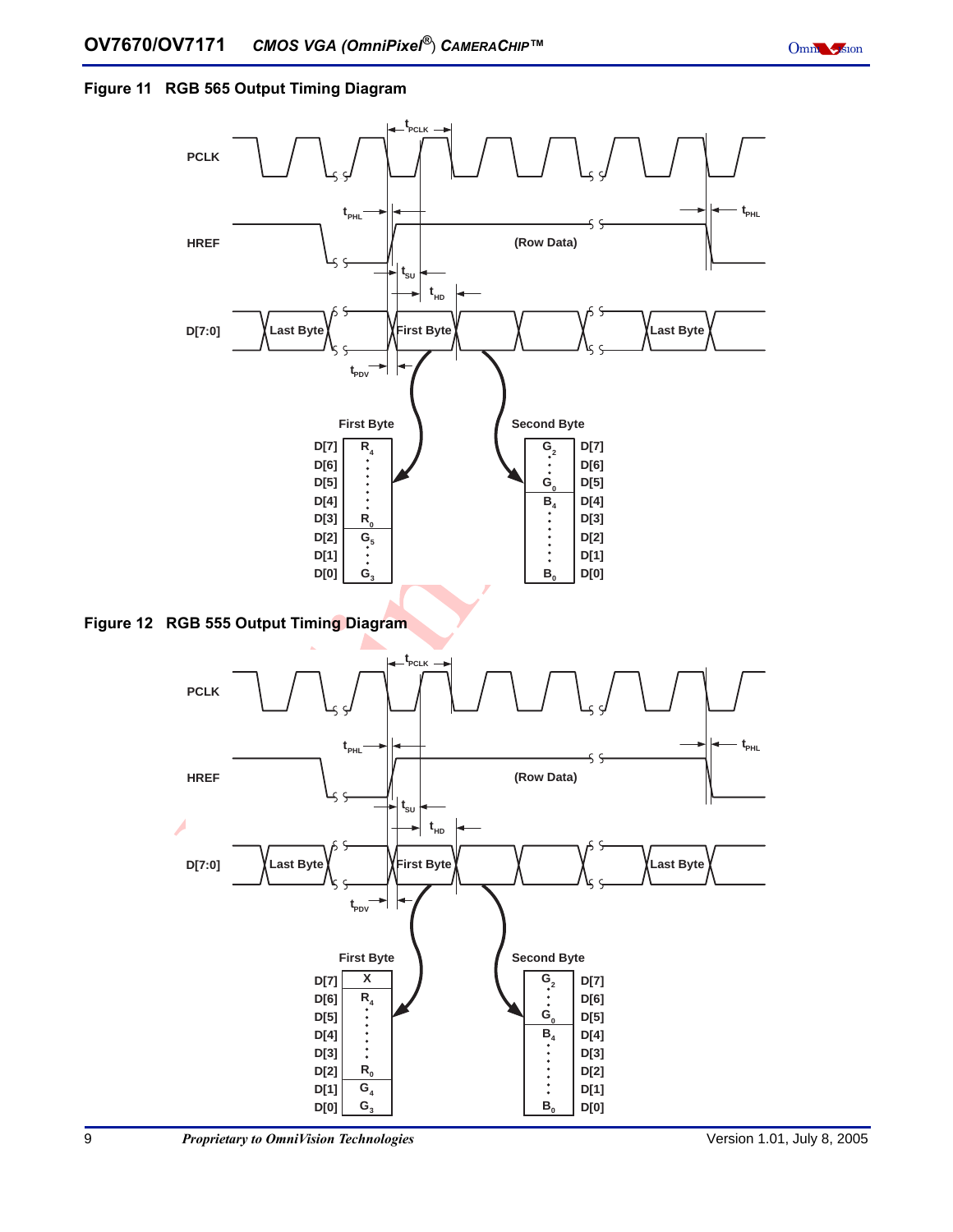## **Register Set**

[Table 5](#page-9-1) provides a list and description of the Device Control registers contained in the OV7670/OV7171. For all register Enable/Disable bits, ENABLE = 1 and DISABLE = 0. The device slave addresses are 42 for write and 43 for read.

<span id="page-9-5"></span><span id="page-9-4"></span><span id="page-9-3"></span><span id="page-9-2"></span><span id="page-9-0"></span>

| <b>Address</b><br>(Hex) | <b>Register</b><br><b>Name</b> | <b>Default</b><br>(Hex) | R/W       | <b>Description</b>                                                                                                                                                                                                                                 |
|-------------------------|--------------------------------|-------------------------|-----------|----------------------------------------------------------------------------------------------------------------------------------------------------------------------------------------------------------------------------------------------------|
| 00                      | <b>GAIN</b>                    | 00                      | <b>RW</b> | AGC - Gain control gain setting<br>Bit[7:0]: AGC[7:0] (see VREF[7:6] (0x03) for AGC[9:8])<br>• Range: [00] to [FF]                                                                                                                                 |
| 01                      | <b>BLUE</b>                    | 80                      | <b>RW</b> | AWB - Blue channel gain setting<br>• Range: [00] to [FF]                                                                                                                                                                                           |
| 02                      | <b>RED</b>                     | 80                      | <b>RW</b> | AWB - Red channel gain setting<br>• Range: $[00]$ to $[FF]$                                                                                                                                                                                        |
| 03                      | <b>VREF</b>                    | 03                      | <b>RW</b> | Vertical Frame Control<br>Bit[7:6]: AGC[9:8] (see GAIN[7:0] (0x00) for AGC[7:0])<br>$Bit[5:4]$ :<br>Reserved<br>Bit[3:2]: VREF end low 2 bits (high 8 bits at VSTOP[7:0]<br>Bit <sup>[1:0]:</sup> VREF start low 2 bits (high 8 bits at VSTRT[7:0] |
| 04                      | COM1                           | 00                      | <b>RW</b> | <b>Common Control 1</b><br><b>Bit[7]:</b><br>Reserved<br>CCIR656 format<br>Bit[6]:<br><b>Disable</b><br>0:<br>Enable<br>1:<br>Bit[5:2]:<br>Reserved<br>Bit[1:0]:<br>AEC low 2 LSB (see registers AECHH for AEC[15:10] and<br>AECH for AEC[9:2])    |
| 05                      | <b>BAVE</b>                    | 00                      | <b>RW</b> | U/B Average Level<br>Automatically updated based on chip output format                                                                                                                                                                             |
| 06                      | <b>GbAVE</b>                   | 00                      | <b>RW</b> | Y/Gb Average Level<br>Automatically updated based on chip output format                                                                                                                                                                            |
| 07                      | <b>AECHH</b>                   | 0 <sup>0</sup>          | <b>RW</b> | Exposure Value - AEC MSB 5 bits<br>Bit[7:6]: Reserved<br>Bit[5:0]:<br>AEC[15:10] (see registers AECH for AEC[9:2] and COM1<br>for AEC[1:0])                                                                                                        |
| 08                      | <b>RAVE</b>                    | 00                      | <b>RW</b> | V/R Average Level<br>Automatically updated based on chip output format                                                                                                                                                                             |
| 09                      | COM <sub>2</sub>               | 01                      | <b>RW</b> | Common Control 2<br>Bit[7:5]: Reserved<br>Bit[4]:<br>Soft sleep mode<br>Bit[3:2]:<br>Reserved<br>Bit[1:0]:<br><b>Output Drive Capability</b><br>00: 1x<br>01:2x<br>10:3x<br>11: $4x$                                                               |

<span id="page-9-1"></span>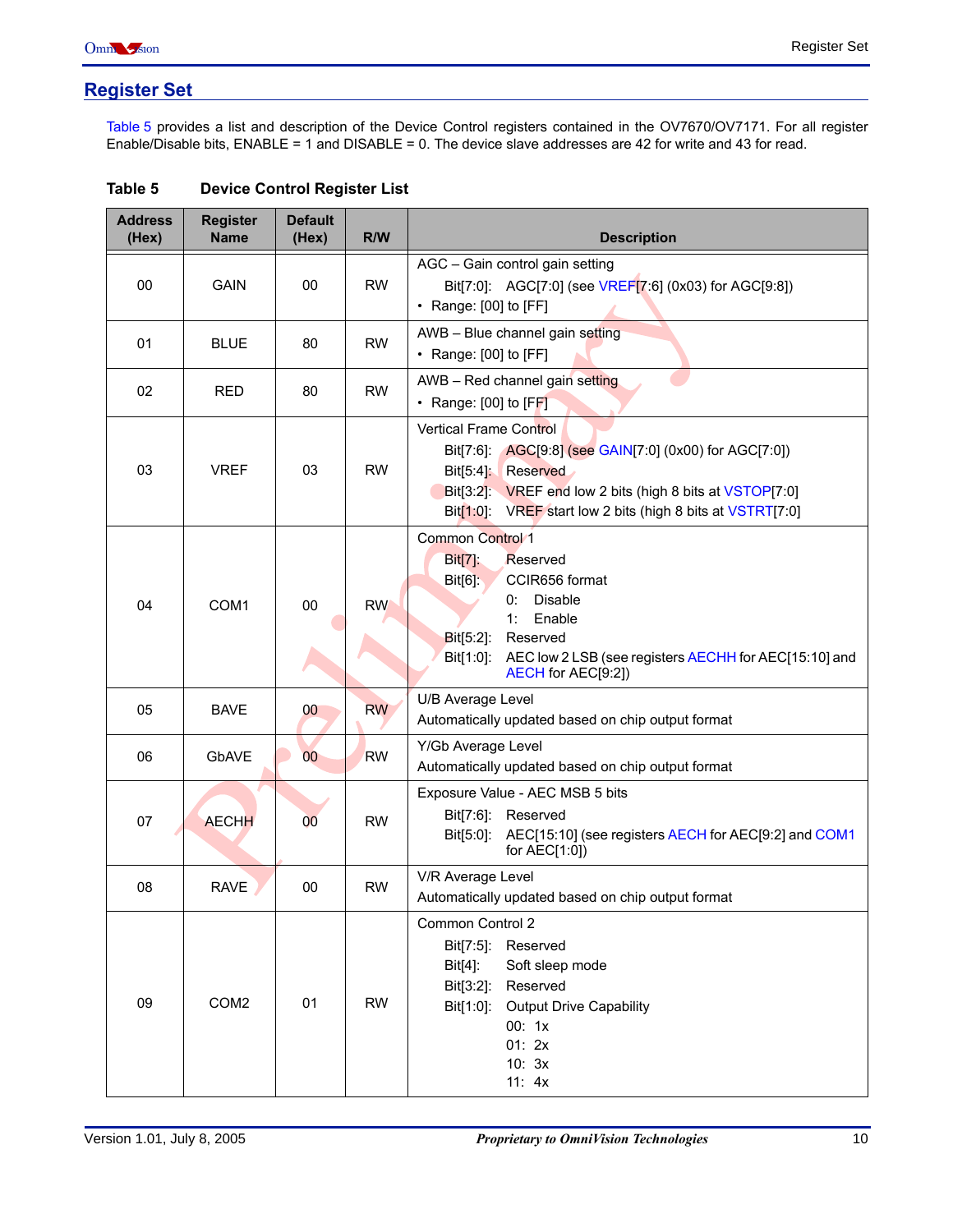

#### <span id="page-10-2"></span><span id="page-10-1"></span><span id="page-10-0"></span>0A PID 76 R Product ID Number MSB (Read only) 0B | VER | 70 | R | Product ID Number LSB (Read only) 0C COM3 00 RW Common Control 3 Bit[7]: Reserved Bit[6]: Output data MSB and LSB swap Bit[5]: Tri-state option for output clock at power-down period 0: Tri-state at this period 1: No tri-state at this period Bit[4]: Tri-state option for output data at power-down period 0: Tri-state at this period 1: No tri-state at this period Bit[3]: Scale enable 0: Disable 1: Enable - if set to a pre-defined format (see [COM7](#page-11-0)[5:3]), then [COM14\[](#page-16-0)3] must be set to 1 for manual adjustment. Bit[2]: DCW enable 0: Disable 1: Enable - if set to a pre-defined format (see  $COM7[5:3]$  $COM7[5:3]$ , then  $COM14[3]$  $COM14[3]$  must be set to 1 for manual adjustment. Bit<sup>[1:0]:</sup> Reserved 0D | COM4 | 40 | RW Common Control 4 Bit<sup>[7</sup>:6]: Reserved Bit[5:4]: Average option (must be same value as [COM17\[](#page-17-0)7:6]) 00: Full window 01: 1/2 window 10: 1/4 window 11: 1/4 window Bit[3:0]: Reserved 0E COM5 01 RW Common Control 5 Bit[7:0]: Reserved 0F COM6 43 RW Common Control 6 Bit[7]: Output of optical black line option 0: Disable HREF at optical black 1: Enable HREF at optical black Bit[6]: BLC input selection 0: Use electrical black line as BLC signal 1: Use optical black line as BLC signal Bit[5]: Digital BLC enable Bit[4:2]: Reserved Bit[1]: Reset all timing when format changes Bit[0]: Reserved 10 | AECH | 40 | RW Exposure Value Bit[7:0]: AEC[9:2] (see registers [AECHH](#page-9-2) for AEC[15:10] and [COM1](#page-9-3) for AEC[1:0]) **Address (Hex) Register Name Default (Hex) R/W Description**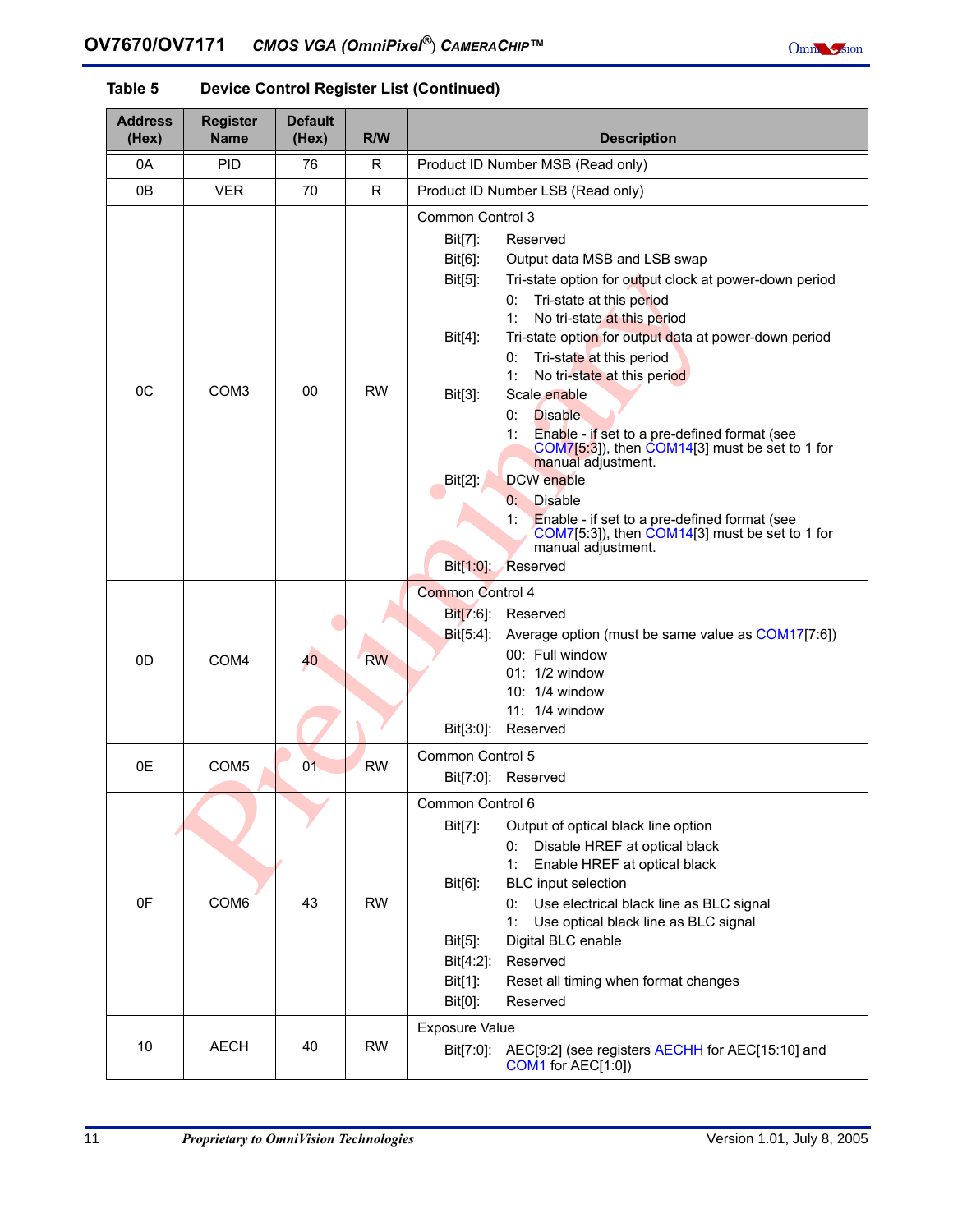<span id="page-11-1"></span><span id="page-11-0"></span>

| <b>Address</b><br>(Hex) | <b>Register</b><br><b>Name</b> | <b>Default</b><br>(Hex) | R/W       | <b>Description</b>                                                                                                                                                                                                                                                                                                                                                                                                                                                                                                                                                                              |
|-------------------------|--------------------------------|-------------------------|-----------|-------------------------------------------------------------------------------------------------------------------------------------------------------------------------------------------------------------------------------------------------------------------------------------------------------------------------------------------------------------------------------------------------------------------------------------------------------------------------------------------------------------------------------------------------------------------------------------------------|
| 11                      | <b>CLKRC</b>                   | 80                      | <b>RW</b> | <b>Internal Clock</b><br>Bit[7]:<br>Digital PLL option<br>Disable double clock option, meaning the maximum<br>0:<br>PCLK can be as high as half input clock<br>Enable double clock option, meaning the maximum<br>1:<br>PCLK can be as high as input clock<br>Use external clock directly (no clock pre-scale available)<br>Bit[6]:<br>Internal clock pre-scalar<br>$Bit[5:0]$ :<br>F(internal clock) = $F$ (input clock)/(Bit[5:0]+1)<br>Range: [0.0000] to [1.1111]                                                                                                                           |
| 12                      | COM7                           | 00                      | <b>RW</b> | Common Control 7<br>Bit[7]:<br><b>SCCB Register Reset</b><br>No change<br>0:<br>Resets all registers to default values<br>1:<br>Reserved<br>Bit[6]:<br>Output format - CIF selection<br>Bit[5]:<br>Output format - QVGA selection<br>Bit[4]:<br>Bit[3]:<br>Output format - QCIF selection<br>$Bit[2]$ :<br>Output format - RGB selection (see below)<br>Color bar<br>Bit[1]:<br>0:<br>Disable<br>1:<br>Enable<br><b>Bit[0]:</b><br>Output format - Raw RGB (see below)<br>COM7[2]<br>COM7[0]<br>YUV<br>0<br>0<br><b>RGB</b><br>1<br>0<br><b>Bayer RAW</b><br>0<br>Processed Bayer RAW<br>1<br>1 |
| 13                      | COM <sub>8</sub>               | 8F                      | <b>RW</b> | Common Control 8<br>Bit[7]:<br>Enable fast AGC/AEC algorithm<br>$Bit[6]$ :<br>AEC - Step size limit<br>Step size is limited to vertical blank<br>0:<br>Unlimited step size<br>1:<br>Banding filter ON/OFF - In order to turn ON the banding<br>$Bit[5]$ :<br>filter, BD50ST (0x9D) or BD60ST (0x9E) must be set to a<br>non-zero value.<br>ON<br>0:<br>1:<br><b>OFF</b><br>Reserved<br>Bit[4:3]:<br>Bit[2]:<br><b>AGC Enable</b><br>Bit[1]:<br><b>AWB Enable</b><br><b>AEC Enable</b><br>Bit[0]:                                                                                                |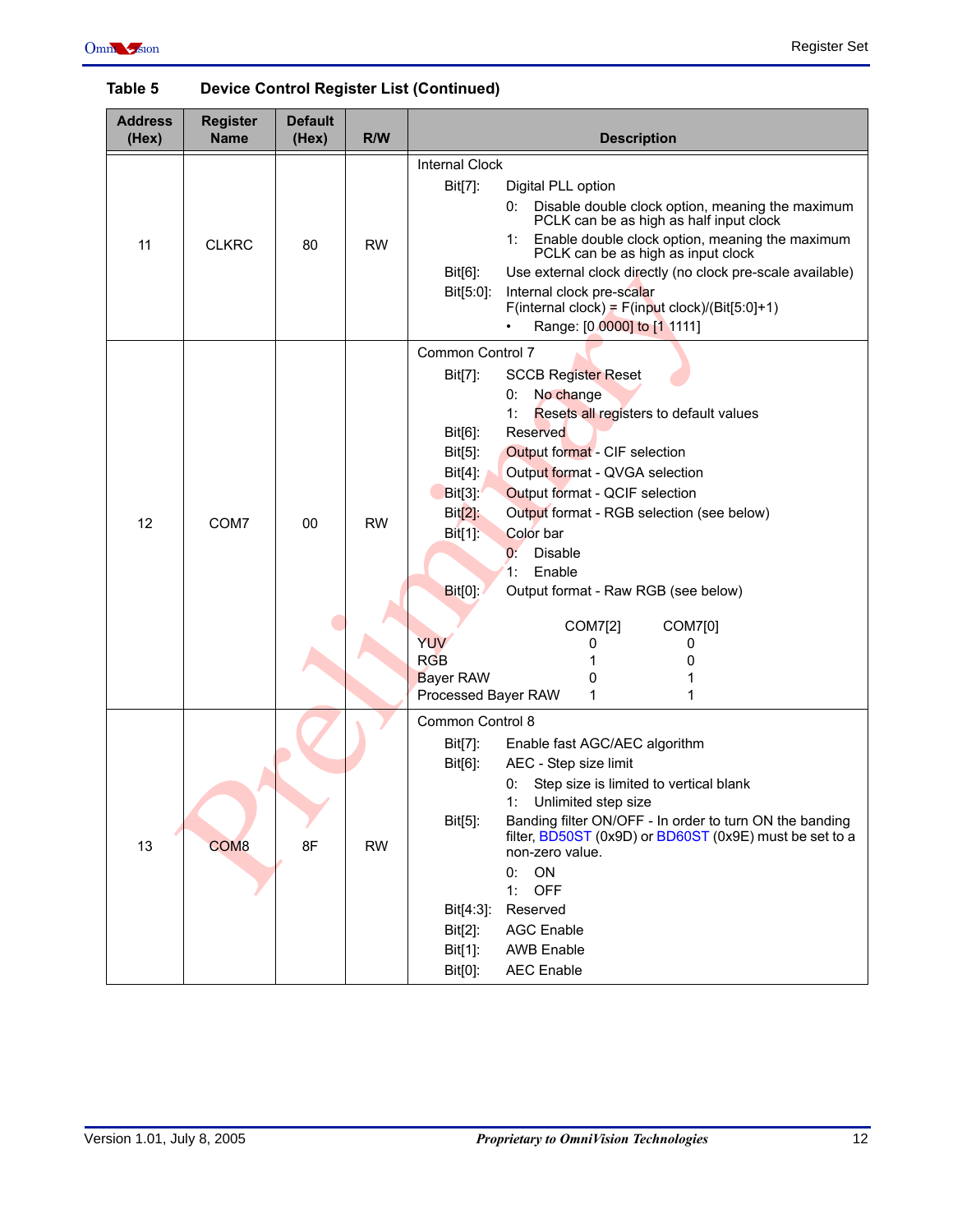

<span id="page-12-3"></span><span id="page-12-2"></span><span id="page-12-1"></span><span id="page-12-0"></span>

| <b>Address</b><br>(Hex) | <b>Register</b><br><b>Name</b> | <b>Default</b><br>(Hex) | R/W       | <b>Description</b>                                                                                                                                                                                                                                                                                                                                                                                                                                                               |  |  |
|-------------------------|--------------------------------|-------------------------|-----------|----------------------------------------------------------------------------------------------------------------------------------------------------------------------------------------------------------------------------------------------------------------------------------------------------------------------------------------------------------------------------------------------------------------------------------------------------------------------------------|--|--|
| 14                      | COM <sub>9</sub>               | 4A                      | <b>RW</b> | Common Control 9<br>Bit[7]:<br>Reserved<br>Automatic Gain Ceiling - maximum AGC value<br>$Bit[6:4]$ :<br>000:<br>2x<br>001:<br>4x<br>010<br>8x<br>011:<br>16x<br>32x<br>100:<br>64x<br>101<br>128x<br>110:<br>111:<br>Not allowed<br>Reserved<br>$Bit[3:1]$ :<br>Bit[0]:<br>Freeze AGC/AEC                                                                                                                                                                                       |  |  |
| 15                      | COM <sub>10</sub>              | 00                      | <b>RW</b> | Common Control 10<br>Bit[7]:<br>Reserved<br>Bit[6]:<br><b>HREF changes to HSYNC</b><br>Bit[5]:<br><b>PCLK</b> output option<br>0: Free running PCLK<br>PCLK does not toggle during horizontal blank<br>1:<br><b>PCLK</b> reverse<br>Bit[4]:<br>$Bit[3]$ :<br><b>HREF</b> reverse<br><b>VSYNC</b> option<br>Bit[2]:<br>0: VSYNC changes on falling edge of PCLK<br>VSYNC changes on rising edge of PCLK<br>1:<br>VSYNC negative<br>$Bit[1]$ :<br>Bit[0]:<br><b>HSYNC</b> negative |  |  |
| 16                      | <b>RSVD</b>                    | XX                      |           | Reserved                                                                                                                                                                                                                                                                                                                                                                                                                                                                         |  |  |
| 17                      | <b>HSTART</b>                  | 11                      | <b>RW</b> | Output Format - Horizontal Frame (HREF column) start high 8-bit (low<br>3 bits are at HREF[2:0])                                                                                                                                                                                                                                                                                                                                                                                 |  |  |
| 18                      | <b>HSTOP</b>                   | 61                      | <b>RW</b> | Output Format - Horizontal Frame (HREF column) end high 8-bit (low<br>3 bits are at HREF[5:3])                                                                                                                                                                                                                                                                                                                                                                                   |  |  |
| 19                      | <b>VSTRT</b>                   | 03                      | <b>RW</b> | Output Format - Vertical Frame (row) start high 8-bit (low 2 bits are at<br><b>VREF[1:0])</b>                                                                                                                                                                                                                                                                                                                                                                                    |  |  |
| 1A                      | <b>VSTOP</b>                   | 7B                      | <b>RW</b> | Output Format - Vertical Frame (row) end high 8-bit (low 2 bits are at<br><b>VREF[3:2])</b>                                                                                                                                                                                                                                                                                                                                                                                      |  |  |
| 1B                      | <b>PSHFT</b>                   | 00                      | <b>RW</b> | Data Format - Pixel Delay Select (delays timing of the D[7:0] data relative<br>to HREF in pixel units)<br>• Range: [00] (no delay) to [FF] (256 pixel delay which accounts for<br>whole array)                                                                                                                                                                                                                                                                                   |  |  |
| 1 <sup>C</sup>          | <b>MIDH</b>                    | 7F                      | R         | Manufacturer ID Byte - High<br>(Read only = 0x7F)                                                                                                                                                                                                                                                                                                                                                                                                                                |  |  |
| 1D                      | <b>MIDL</b>                    | A2                      | R         | Manufacturer ID Byte - Low<br>(Read only = 0xA2)                                                                                                                                                                                                                                                                                                                                                                                                                                 |  |  |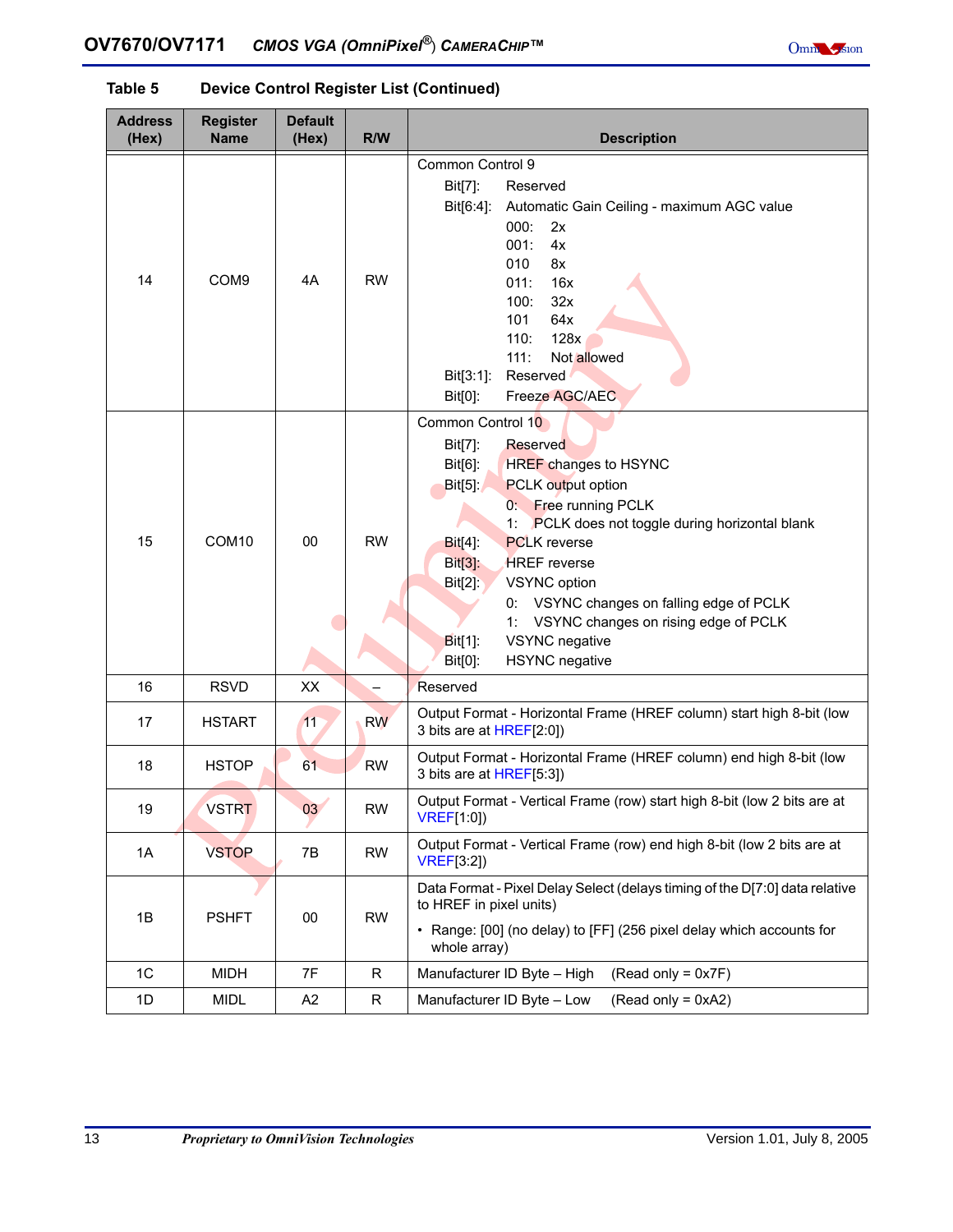| <b>Address</b><br>(Hex) | <b>Register</b><br><b>Name</b> | <b>Default</b><br>(Hex) | R/W       | <b>Description</b>                                                                                                                                                                                                                                                           |
|-------------------------|--------------------------------|-------------------------|-----------|------------------------------------------------------------------------------------------------------------------------------------------------------------------------------------------------------------------------------------------------------------------------------|
| 1E                      | <b>MVFP</b>                    | 00                      | <b>RW</b> | Mirror/VFlip Enable<br>Bit[7:6]:<br>Reserved<br>Bit[5]:<br>Mirror<br>0:<br>Normal image<br>1:<br>Mirror image<br>VFlip enable<br>Bit[4]:<br>0: Normal image<br>Vertically flip image<br>1:<br>Reserved<br>$Bit[3]$ :<br>Black sun enable<br>Bit[2]:<br>Reserved<br>Bit[1:0]: |
| 1F                      | <b>LAEC</b>                    | 00                      | <b>RW</b> | Reserved                                                                                                                                                                                                                                                                     |
| 20                      | ADCCTR0                        | 04                      | <b>RW</b> | <b>ADC Control</b><br>Bit[7:4]:<br>Reserved<br>Bit[3]:<br>ADC range adjustment<br>1x range<br>0:<br>1:<br>1.5x range<br>ADC reference adjustment<br>Bit[2:0]:<br>000:<br>0.8x<br>100:<br>1x<br>111:<br>1.2x                                                                  |
| 21                      | ADCCTR1                        | 02                      | RW        | Bit[7:0]:<br>Reserved                                                                                                                                                                                                                                                        |
| 22                      | ADCCTR2                        | 01                      | <b>RW</b> | $Bit[7:0]$ :<br>Reserved                                                                                                                                                                                                                                                     |
| 23                      | ADCCTR3                        | 80                      | <b>RW</b> | Bit[7:0]:<br>Reserved                                                                                                                                                                                                                                                        |
| 24                      | <b>AEW</b>                     | 75                      | <b>RW</b> | AGC/AEC - Stable Operating Region (Upper Limit)                                                                                                                                                                                                                              |
| 25                      | AEB                            | 63                      | <b>RW</b> | AGC/AEC - Stable Operating Region (Lower Limit)                                                                                                                                                                                                                              |
| 26                      | <b>VPT</b>                     | D <sub>4</sub>          | <b>RW</b> | AGC/AEC Fast Mode Operating Region<br>Bit[7:4]: High nibble of upper limit of fast mode control zone<br>Bit[3:0]: High nibble of lower limit of fast mode control zone                                                                                                       |
| 27                      | <b>BBIAS</b>                   | 80                      | <b>RW</b> | B Channel Signal Output Bias (effective only when COM6[3] = 1)<br>Bit[7]:<br>Bias adjustment sign<br>0: Add bias<br>1:<br>Subtract bias<br>Bias value of 10-bit range<br>$Bit[6:0]$ :                                                                                        |
| 28                      | <b>GbBIAS</b>                  | 80                      | <b>RW</b> | Gb Channel Signal Output Bias (effective only when COM6[3] = 1)<br>Bias adjustment sign<br>Bit[7]:<br>0: Add bias<br>Subtract bias<br>1:<br>Bias value of 10-bit range<br>Bit[6:0]:                                                                                          |
| 29                      | <b>RSVD</b>                    | XX                      |           | Reserved                                                                                                                                                                                                                                                                     |
| 2A                      | <b>EXHCH</b>                   | 00                      | <b>RW</b> | Dummy Pixel Insert MSB<br>Bit[7:4]: 4 MSB for dummy pixel insert in horizontal direction<br>Bit[3:2]: HSYNC falling edge delay 2 MSB<br>Bit[1:0]: HSYNC rising edge delay 2 MSB                                                                                              |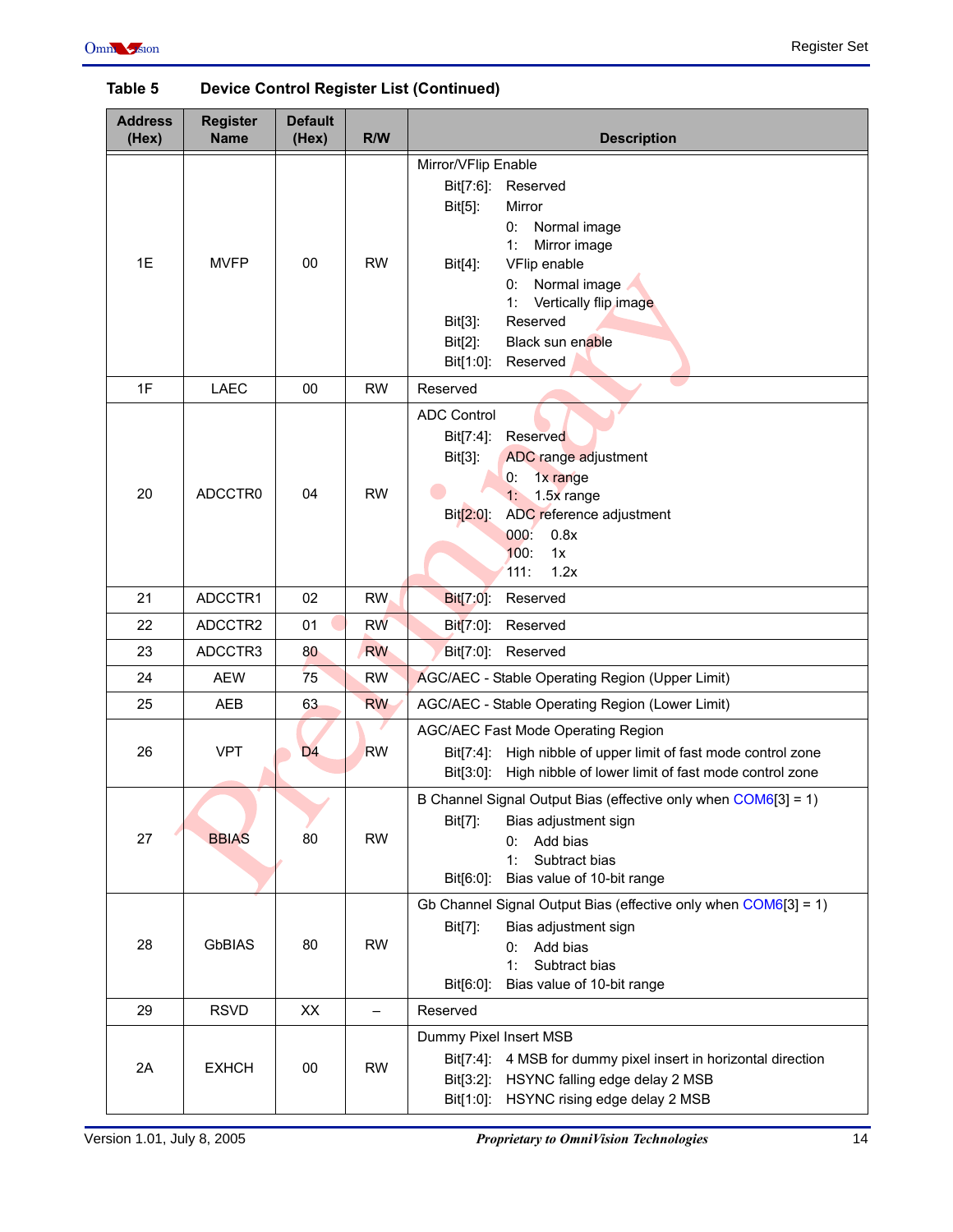

<span id="page-14-3"></span><span id="page-14-2"></span><span id="page-14-1"></span><span id="page-14-0"></span>

| <b>Address</b><br>(Hex) | <b>Register</b><br><b>Name</b> | <b>Default</b><br>(Hex) | R/W                      | <b>Description</b>                                                                                                                                                                                                                                                                                                                                                                                                                                                   |
|-------------------------|--------------------------------|-------------------------|--------------------------|----------------------------------------------------------------------------------------------------------------------------------------------------------------------------------------------------------------------------------------------------------------------------------------------------------------------------------------------------------------------------------------------------------------------------------------------------------------------|
| 2B                      | <b>EXHCL</b>                   | 00                      | <b>RW</b>                | Dummy Pixel Insert LSB<br>8 LSB for dummy pixel insert in horizontal direction                                                                                                                                                                                                                                                                                                                                                                                       |
| 2C                      | <b>RBIAS</b>                   | 80                      | <b>RW</b>                | R Channel Signal Output Bias (effective only when COM6[3] = 1)<br>Bit[7]:<br>Bias adjustment sign<br>Add bias<br>0:<br>Subtract bias<br>1:<br>Bias value of 10-bit range<br>$Bit[6:0]$ :                                                                                                                                                                                                                                                                             |
| 2D                      | <b>ADVFL</b>                   | 00                      | <b>RW</b>                | LSB of insert dummy lines in vertical direction (1 bit equals 1 line)                                                                                                                                                                                                                                                                                                                                                                                                |
| 2E                      | <b>ADVFH</b>                   | 00                      | RW                       | MSB of insert dummy lines in vertical direction                                                                                                                                                                                                                                                                                                                                                                                                                      |
| 2F                      | <b>YAVE</b>                    | 00                      | <b>RW</b>                | Y/G Channel Average Value                                                                                                                                                                                                                                                                                                                                                                                                                                            |
| 30                      | <b>HSYST</b>                   | 08                      | <b>RW</b>                | HSYNC Rising Edge Delay (low 8 bits)                                                                                                                                                                                                                                                                                                                                                                                                                                 |
| 31                      | <b>HSYEN</b>                   | 30                      | <b>RW</b>                | HSYNC Falling Edge Delay (low 8 bits)                                                                                                                                                                                                                                                                                                                                                                                                                                |
| 32                      | <b>HREF</b>                    | 80                      | <b>RW</b>                | <b>HREF Control</b><br>Bit[7:6]: HREF edge offset to data output<br>Bit[5:3]: HREF end 3 LSB (high 8 MSB at register HSTOP)<br>HREF start 3 LSB (high 8 MSB at register HSTART)<br>$Bit[2:0]$ :                                                                                                                                                                                                                                                                      |
| 33                      | <b>CHLF</b>                    | 08                      | <b>RW</b>                | <b>Array Current Control</b><br>Bit[7:0]: Reserved                                                                                                                                                                                                                                                                                                                                                                                                                   |
| 34                      | <b>ARBLM</b>                   | 03                      | <b>RW</b>                | <b>Array Reference Control</b><br>Bit[7:0]:<br>Reserved                                                                                                                                                                                                                                                                                                                                                                                                              |
| 35-36                   | <b>RSVD</b>                    | XX                      | $\overline{\phantom{0}}$ | Reserved                                                                                                                                                                                                                                                                                                                                                                                                                                                             |
| 37                      | <b>ADC</b>                     | 04                      | <b>RW</b>                | <b>ADC Control</b><br>Bit[7:0]:<br>Reserved                                                                                                                                                                                                                                                                                                                                                                                                                          |
| 38                      | <b>ACOM</b>                    | 12                      | <b>RW</b>                | ADC and Analog Common Mode Control<br>Bit[7:0]: Reserved                                                                                                                                                                                                                                                                                                                                                                                                             |
| 39                      | <b>OFON</b>                    | 0 <sup>0</sup>          | <b>RW</b>                | <b>ADC Offset Control</b><br>Bit[7:0]: Reserved                                                                                                                                                                                                                                                                                                                                                                                                                      |
| 3A                      | <b>TSLB</b>                    | $_{0C}$                 | <b>RW</b>                | Line Buffer Test Option<br>Bit[7:6]: Reserved<br>$Bit[5]$ :<br>Negative image enable<br>Normal image<br>0:<br>Negative image<br>1:<br>UV output value<br>Bit[4]:<br>Use normal UV output<br>0:<br>Use fixed UV value set in registers MANU and MANV<br>1:<br>as UV output instead of chip output<br>Bit[3]:<br>Output sequence (use with register COM13[1] (0x3D))<br>TSLB[3], COM13[1]:<br>00: YUYV<br>01: Y V Y U<br>10: UYVY<br>11: VYUY<br>Bit[2:0]:<br>Reserved |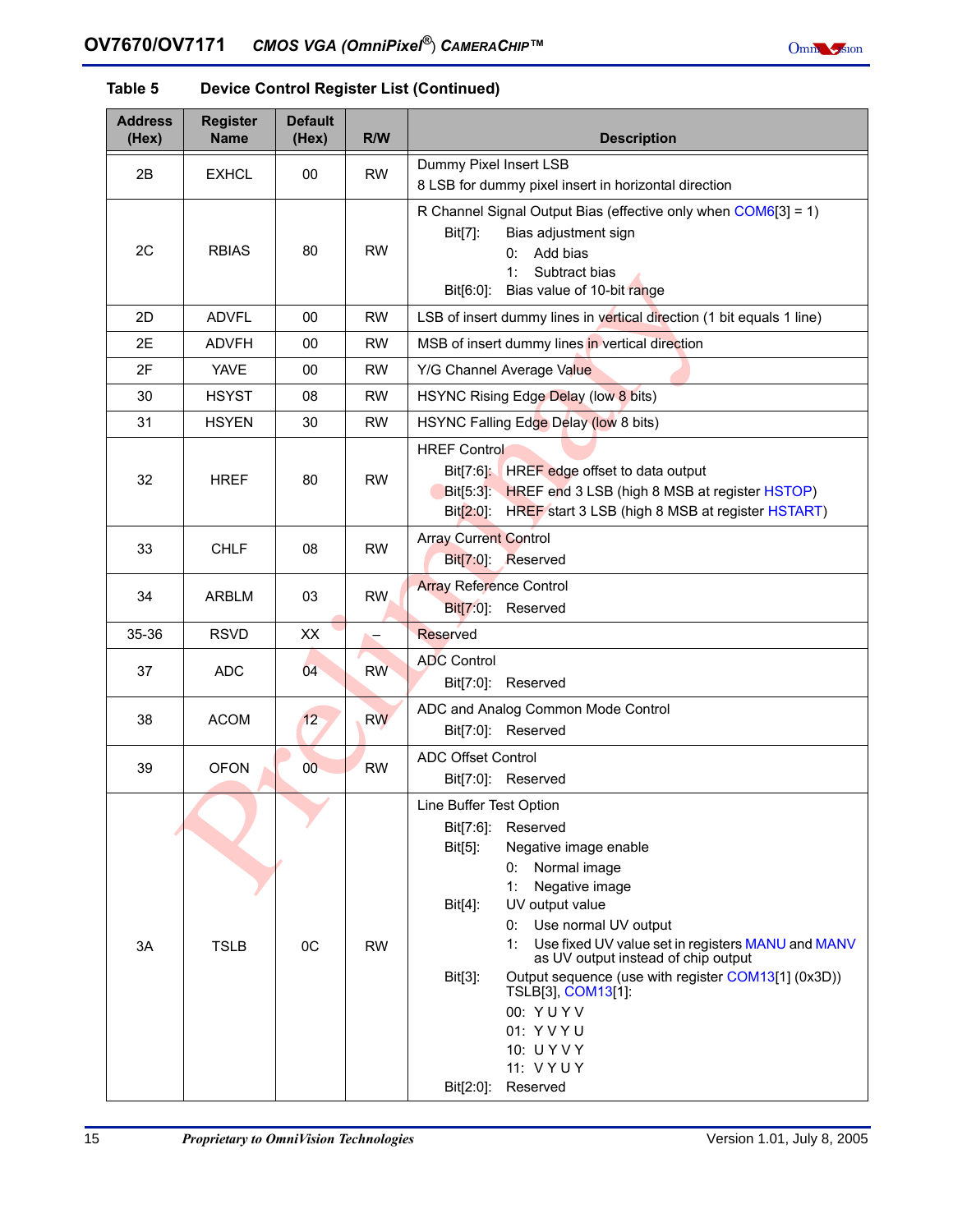<span id="page-15-1"></span><span id="page-15-0"></span>

| <b>Address</b><br>(Hex) | <b>Register</b><br><b>Name</b> | <b>Default</b><br>(Hex) | R/W       | <b>Description</b>                                                                                                                                                                                                                                                                                                                                                                                                                                                                                                       |
|-------------------------|--------------------------------|-------------------------|-----------|--------------------------------------------------------------------------------------------------------------------------------------------------------------------------------------------------------------------------------------------------------------------------------------------------------------------------------------------------------------------------------------------------------------------------------------------------------------------------------------------------------------------------|
|                         |                                |                         |           | <b>Common Control 11</b><br>Bit[7]:<br>Night mode<br>Night mode disable<br>0:<br>1:<br>Night mode enable - The frame rate is reduced<br>automatically while the minimum frame rate is limited<br>by COM11[6:5]. Also, ADVFH and ADVFL will be<br>automatically updated.<br>Minimum frame rate of night mode<br>$Bit[6:5]$ :<br>00: Same as normal mode frame rate<br>01: 1/2 of normal mode frame rate<br>10: 1/4 of normal mode frame rate                                                                              |
| 3B                      | COM <sub>11</sub>              | 00                      | <b>RW</b> | 11: 1/8 of normal mode frame rate<br>Bit[4]:<br>D56_Auto<br>Disable 50/60 Hz auto detection<br>0:<br>Enable 50/60 Hz auto detection<br>1:<br>$Bit[3]$ :<br>Banding filter value select (effective only when<br>$COM11[4] = 0$<br>0: Select BD60ST[7:0] (0x9E) as Banding Filter Value<br>$\ddot{ }$ :<br>Select BD50ST[7:0] (0x9D) as Banding Filter Value<br>$Bit[2]$ :<br>Reserved<br>Bit[1]:<br><b>Exposure timing can be less than limit of banding filter</b><br>when light is too strong<br>Reserved<br>$Bit[0]$ : |
| 3C                      | COM <sub>12</sub>              | 40                      | <b>RW</b> | Common Control 12<br>$Bit[7]$ :<br><b>HREF</b> option<br>No HREF when VSYNC is low<br>0:<br>1:<br>Always has HREF<br>Bit[6:0]:<br>Reserved                                                                                                                                                                                                                                                                                                                                                                               |
| 3D                      | COM <sub>13</sub>              | 99                      | <b>RM</b> | Common Control 13<br>Bit[7]:<br>Gamma enable<br>$Bit[6]$ :<br>UV saturation level - UV auto adjustment. Result is saved<br>in register SATCTR[3:0] (0xC9)<br>Reserved<br>$Bit[5:2]$ :<br>Bit[1]:<br>UV swap (use with register TSLB[3] (0x3A))<br>TSLB[3], COM13[1]:<br>00: YUYV<br>01: YVYU<br>10: UYVY<br>11: VYUY<br>Reserved<br>Bit[0]:                                                                                                                                                                              |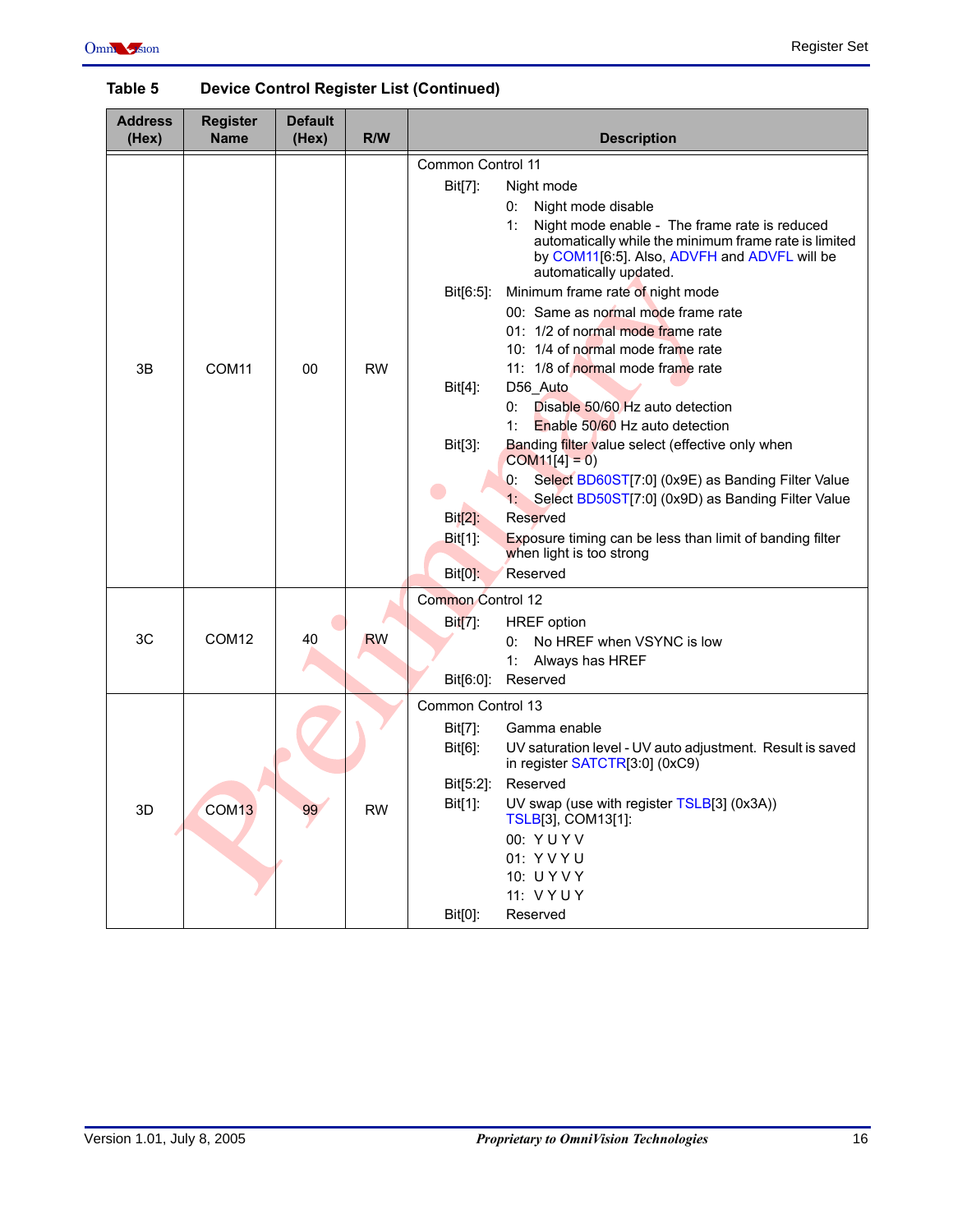

<span id="page-16-1"></span><span id="page-16-0"></span>

| <b>Address</b><br>(Hex) | <b>Register</b><br><b>Name</b> | <b>Default</b><br>(Hex) | R/W                                                                                                 | <b>Description</b>                                                                                                                                                                                                                                                                                                                                                           |  |
|-------------------------|--------------------------------|-------------------------|-----------------------------------------------------------------------------------------------------|------------------------------------------------------------------------------------------------------------------------------------------------------------------------------------------------------------------------------------------------------------------------------------------------------------------------------------------------------------------------------|--|
| 3E                      | COM <sub>14</sub>              | 0E                      | <b>RW</b>                                                                                           | Common Control 14<br>Bit[7:5]: Reserved<br>DCW and scaling PCLK enable<br>Bit[4]:<br>0:<br>Normal PCLK<br>DCW and scaling PCLK, controlled by register<br>1:<br>COM14[2:0] and SCALING PCLK $DIV[3:0]$ (0x73))<br>Manual scaling enable for pre-defined resolution modes<br>$Bit[3]$ :<br>such as CIF, QCIF, and QVGA<br>Scaling parameter cannot be adjusted manually<br>0: |  |
|                         |                                |                         |                                                                                                     | Scaling parameter can be adjusted manually<br>1:<br>PCLK divider (only when COM14[4] = 1)<br>Bit[2:0]:<br>Divided by 1<br>000:<br>001:<br>Divided by 2<br>010<br>Divided by 4<br>011:<br>Divided by 8<br>100.<br>Divided by 16<br>$101 - 111$ : Not allowed                                                                                                                  |  |
| 3F                      | <b>EDGE</b>                    | 88                      | Edge Enhancement Adjustment<br><b>RW</b><br>Bit[7:5]: Reserved<br>Bit[4:0]: Edge enhancement factor |                                                                                                                                                                                                                                                                                                                                                                              |  |
| 40                      | COM <sub>15</sub>              | C <sub>0</sub>          | <b>RW</b>                                                                                           | <b>Common Control 15</b><br>Data format - output full range enable<br>Bit[7:6]<br>0x: Output range: [10] to [F0]<br>10: Output range: [01] to [FE]<br>11: Output range: [00] to [FF]<br>RGB 555/565 option (must set COM7[2] = 1 and<br>Bit[5:4]:<br>$COM7[0] = 0$<br>x0: Normal RGB output<br>01: RGB 565<br>11: RGB 555<br>Reserved<br>Bit[3:0]:                           |  |
|                         |                                |                         |                                                                                                     |                                                                                                                                                                                                                                                                                                                                                                              |  |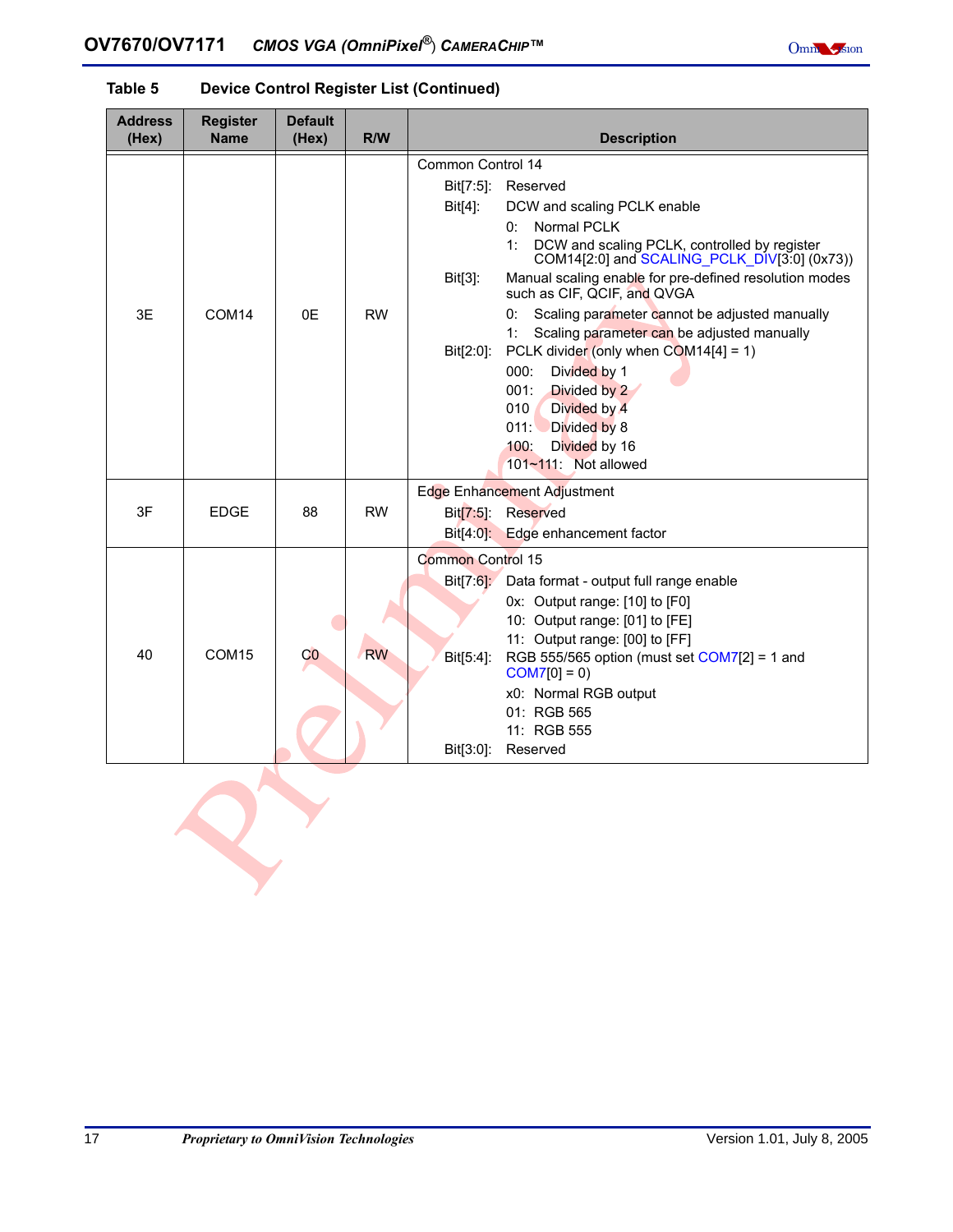<span id="page-17-0"></span>

| <b>Address</b><br>(Hex) | <b>Register</b><br><b>Name</b> | <b>Default</b><br>(Hex) | R/W       | <b>Description</b>                                                                                                                                                                                                  |  |  |
|-------------------------|--------------------------------|-------------------------|-----------|---------------------------------------------------------------------------------------------------------------------------------------------------------------------------------------------------------------------|--|--|
|                         |                                |                         |           | Common Control 16                                                                                                                                                                                                   |  |  |
|                         |                                |                         |           | Bit[7:6]:<br>Reserved                                                                                                                                                                                               |  |  |
|                         | COM <sub>16</sub>              |                         | <b>RW</b> | $Bit[5]$ :<br>Enable edge enhancement threshold auto-adjustment for<br>YUV output (result is saved in register EDGE[4:0] (0x3F)<br>and range is controlled by registers REG75[4:0] (0x75)<br>and REG76[4:0] (0x76)) |  |  |
| 41                      |                                | 10                      |           | Disable<br>0:<br>Enable<br>1:<br>De-noise threshold auto-adjustment (result is saved in<br>Bit[4]:<br>register DNSTH (0x4C) and range is controlled by register<br>REG77[7:0] (0x77))<br><b>Disable</b><br>0:       |  |  |
|                         |                                |                         |           | Enable<br>1:                                                                                                                                                                                                        |  |  |
|                         |                                |                         |           | AWB gain enable<br>$Bit[3]$ :<br>Reserved<br>Bit[2]:                                                                                                                                                                |  |  |
|                         |                                |                         |           | Bit[1]:<br>Color matrix coefficient double option                                                                                                                                                                   |  |  |
|                         |                                |                         |           | Original matrix<br>0:                                                                                                                                                                                               |  |  |
|                         |                                |                         |           | 1.<br>Double of original matrix<br>Reserved<br>Bit <sup>[0]:</sup>                                                                                                                                                  |  |  |
|                         |                                |                         |           | Common Control 17                                                                                                                                                                                                   |  |  |
|                         |                                |                         |           | Bit <sup>[7:6]:</sup> AEC window must be the same value as COM4[5:4])                                                                                                                                               |  |  |
|                         | COM <sub>17</sub>              |                         |           | 00: Normal                                                                                                                                                                                                          |  |  |
|                         |                                |                         |           | 01: 1/2                                                                                                                                                                                                             |  |  |
| 42                      |                                | 08                      | <b>RW</b> | 10: 1/4<br>11: 1/4                                                                                                                                                                                                  |  |  |
|                         |                                |                         |           | Bit[5:4]:<br>Reserved                                                                                                                                                                                               |  |  |
|                         |                                |                         |           | DSP color bar enable<br>$Bit[3]$ :                                                                                                                                                                                  |  |  |
|                         |                                |                         |           | <b>Disable</b><br>0:                                                                                                                                                                                                |  |  |
|                         |                                |                         |           | 1:<br>Enable<br>Bit[2:0]:<br>Reserved                                                                                                                                                                               |  |  |
| 43                      | AWBC1                          | 14                      | <b>RW</b> | Reserved                                                                                                                                                                                                            |  |  |
| 44                      | AWBC <sub>2</sub>              | F <sub>0</sub>          | <b>RW</b> | Reserved                                                                                                                                                                                                            |  |  |
| 45                      | AWBC3                          | 45                      | <b>RW</b> | Reserved                                                                                                                                                                                                            |  |  |
| 46                      | AWBC4                          | 61                      | <b>RW</b> | Reserved                                                                                                                                                                                                            |  |  |
| 47                      | AWBC5                          | 51                      | <b>RW</b> | Reserved                                                                                                                                                                                                            |  |  |
| 48                      | AWBC6                          | 79                      | <b>RW</b> | Reserved                                                                                                                                                                                                            |  |  |
| 49-4A                   | <b>RSVD</b>                    | XX                      |           | Reserved                                                                                                                                                                                                            |  |  |
| 4B                      | REG4B                          | $00\,$                  | <b>RW</b> | Register 4B<br>$Bit[7:1]$ :<br>Reserved<br>Bit[0]:<br>UV average enable                                                                                                                                             |  |  |
| 4C                      | <b>DNSTH</b>                   | 00                      | <b>RW</b> | De-noise Threshold                                                                                                                                                                                                  |  |  |
| 4D-4E                   | <b>RSVD</b>                    | XX                      |           | Reserved                                                                                                                                                                                                            |  |  |
| 4F                      | MTX1                           | 40                      | <b>RW</b> | Matrix Coefficient 1                                                                                                                                                                                                |  |  |
| 50                      | MTX2                           | 34                      | <b>RW</b> | Matrix Coefficient 2                                                                                                                                                                                                |  |  |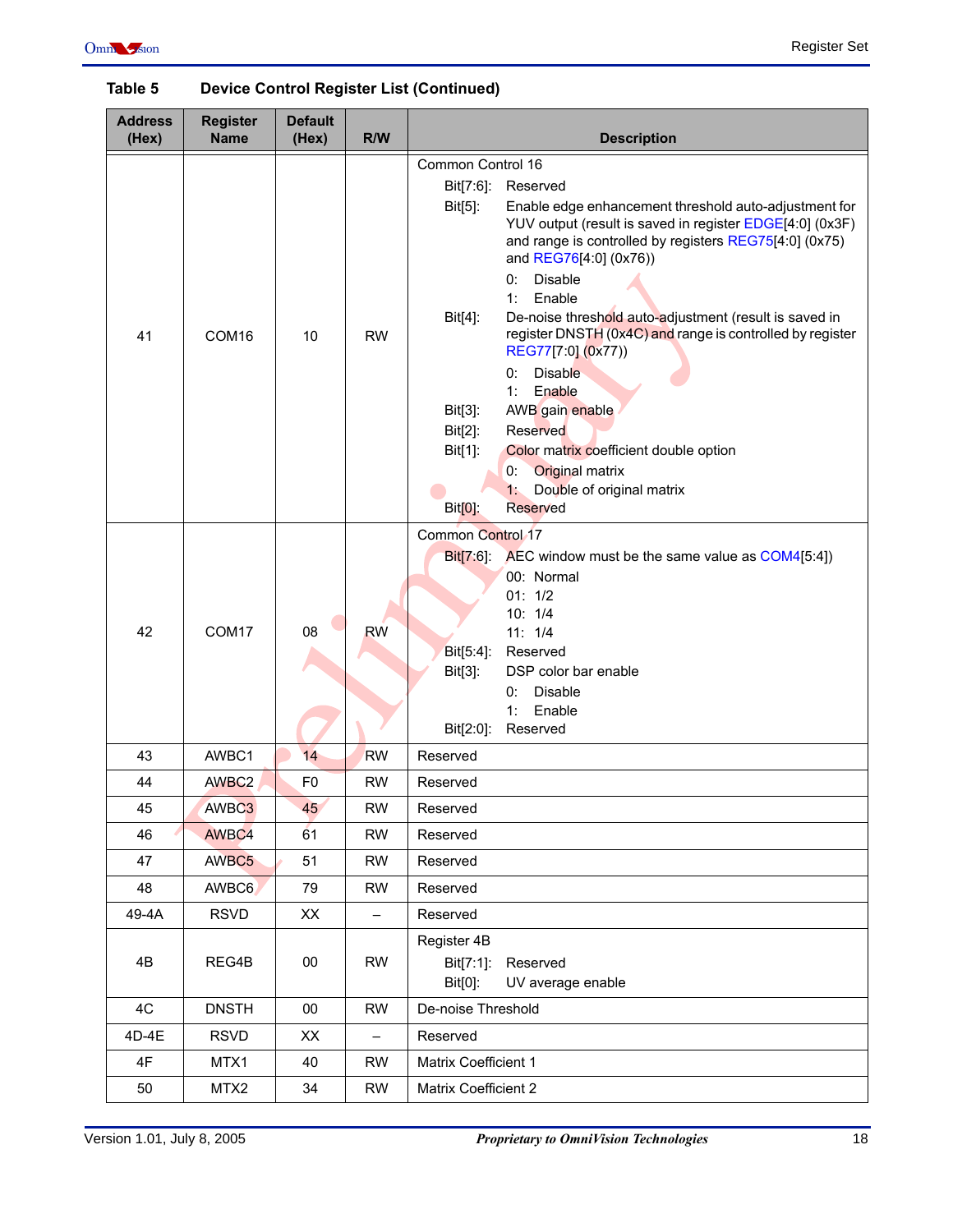

<span id="page-18-3"></span><span id="page-18-2"></span><span id="page-18-1"></span><span id="page-18-0"></span>

| <b>Address</b><br>(Hex) | <b>Register</b><br><b>Name</b> | <b>Default</b><br>(Hex) | R/W       | <b>Description</b>                                                                                                                                                                                                                                                                                                                                    |  |  |
|-------------------------|--------------------------------|-------------------------|-----------|-------------------------------------------------------------------------------------------------------------------------------------------------------------------------------------------------------------------------------------------------------------------------------------------------------------------------------------------------------|--|--|
| 51                      | MTX3                           | OC                      | <b>RW</b> | Matrix Coefficient 3                                                                                                                                                                                                                                                                                                                                  |  |  |
| 52                      | MTX4                           | 17                      | <b>RW</b> | <b>Matrix Coefficient 4</b>                                                                                                                                                                                                                                                                                                                           |  |  |
| 53                      | MTX5                           | 29                      | <b>RW</b> | <b>Matrix Coefficient 5</b>                                                                                                                                                                                                                                                                                                                           |  |  |
| 54                      | MTX6                           | 40                      | <b>RW</b> | Matrix Coefficient 6                                                                                                                                                                                                                                                                                                                                  |  |  |
| 55                      | <b>BRIGHT</b>                  | 00                      | <b>RW</b> | <b>Brightness Control</b>                                                                                                                                                                                                                                                                                                                             |  |  |
| 56                      | <b>CONTRAS</b>                 | 40                      | <b>RW</b> | <b>Contrast Control</b>                                                                                                                                                                                                                                                                                                                               |  |  |
| 57                      | CONTRAS-<br><b>CENTER</b>      | 80                      | <b>RW</b> | <b>Contrast Center</b>                                                                                                                                                                                                                                                                                                                                |  |  |
| 58                      | <b>MTXS</b>                    | 1E                      | <b>RW</b> | Matrix Coefficient Sign for coefficient 5 to 0<br>Auto contrast center enable<br>Bit[7]:<br>Disable, center is set by register<br>0:<br>CONTRAS-CENTER (0x57)<br>Enable, register CONTRAS-CENTER is updated<br>$\mathbf{L}$<br>automatically<br>Reserved<br>$Bit[6]$ :<br>Bit[5:0]:<br>Matrix coefficient sign<br>Plus<br>0:<br>Minus<br>$\ddot{ }$ : |  |  |
| 59-61                   | <b>RSVD</b>                    | XX                      |           | <b>AWB Control</b>                                                                                                                                                                                                                                                                                                                                    |  |  |
| 62                      | LCC1                           | 00                      | <b>RW</b> | <b>Lens Correction Option 1</b>                                                                                                                                                                                                                                                                                                                       |  |  |
| 63                      | LCC <sub>2</sub>               | 00                      | <b>RW</b> | Lens Correction Option 2                                                                                                                                                                                                                                                                                                                              |  |  |
| 64                      | LCC <sub>3</sub>               | 10                      | <b>RW</b> | <b>Lens Correction Option 3</b>                                                                                                                                                                                                                                                                                                                       |  |  |
| 65                      | LCC4                           | 80                      | <b>RW</b> | Lens Correction Option 4                                                                                                                                                                                                                                                                                                                              |  |  |
| 66                      | LCC <sub>5</sub>               | 00 <sup>°</sup>         | <b>RW</b> | <b>Lens Correction Control</b><br>Bit[7:3]: Reserved<br>$Bit[2]$ :<br>Lens correction control select<br>Bit[1]:<br>Reserved<br>Bit[0]:<br>Lens correction enable                                                                                                                                                                                      |  |  |
| 67                      | <b>MANU</b>                    | 80                      | <b>RW</b> | Manual U Value (effective only when register TSLB[4] is high)                                                                                                                                                                                                                                                                                         |  |  |
| 68                      | <b>MANV</b>                    | 80                      | <b>RW</b> | Manual V Value (effective only when register TSLB[4] is high)                                                                                                                                                                                                                                                                                         |  |  |
|                         |                                |                         |           |                                                                                                                                                                                                                                                                                                                                                       |  |  |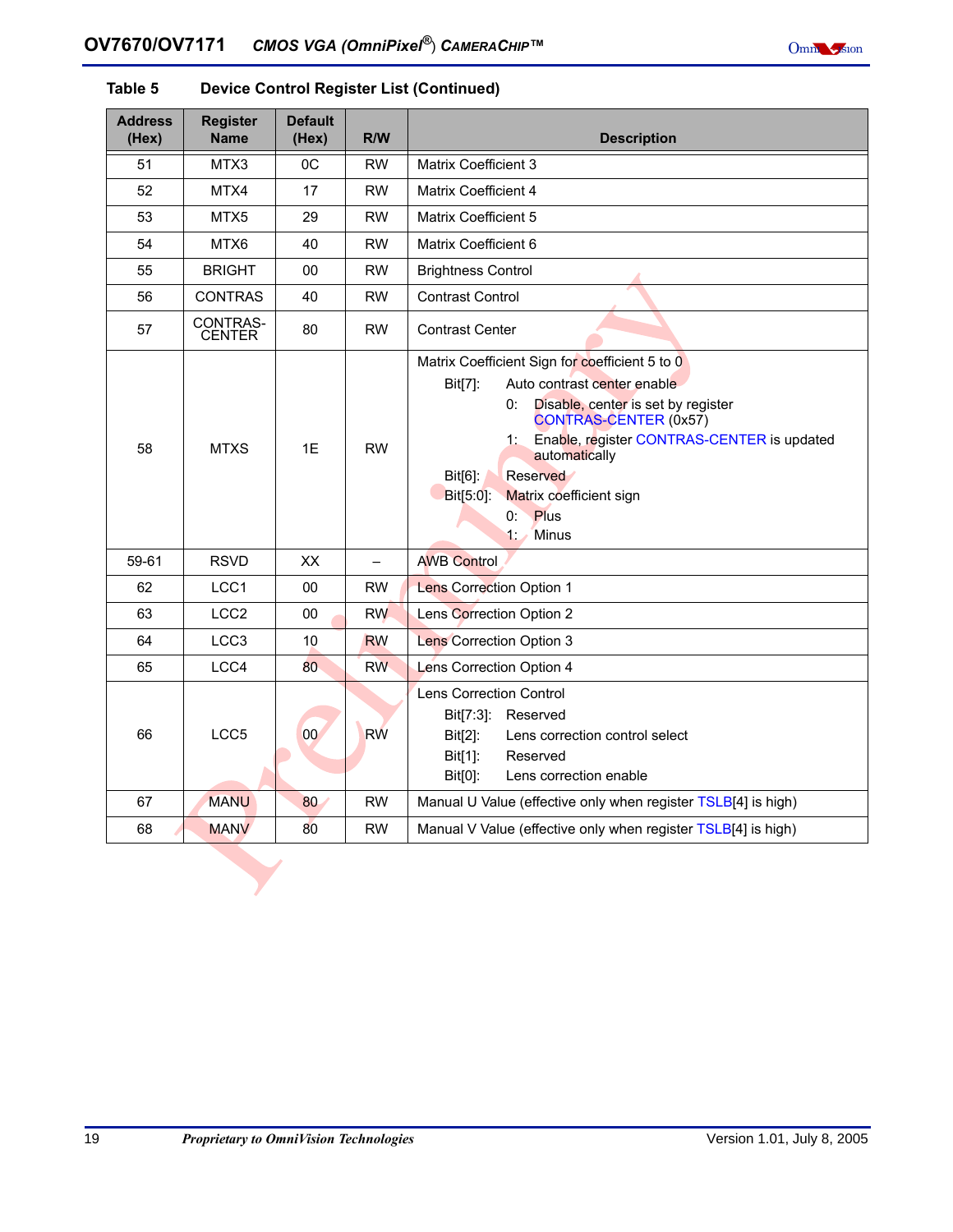<span id="page-19-0"></span>

| <b>Address</b><br>(Hex) | <b>Register</b><br><b>Name</b> | <b>Default</b><br>(Hex) | R/W       | <b>Description</b>                                                                                                                                                                                                                                                                                                                                                                        |
|-------------------------|--------------------------------|-------------------------|-----------|-------------------------------------------------------------------------------------------------------------------------------------------------------------------------------------------------------------------------------------------------------------------------------------------------------------------------------------------------------------------------------------------|
| 69                      | <b>GFIX</b>                    | 00                      | <b>RW</b> | <b>Fix Gain Control</b><br>Bit[7:6]:<br>Fix gain for Gr channel<br>00: 1x<br>01: 1.25x<br>10: 1.5x<br>11: 1.75x<br>Fix gain for Gb channel<br>Bit[5:4]:<br>00: 1x<br>01: 1.25x<br>10: 1.5x<br>11: $1.75x$<br>Fix gain for R channel<br>Bit[3:2]:<br>00:1x<br>01: 1.25x<br>10: $1.5x$<br>11: $1.75x$<br>Fix gain for B channel<br>Bit[1:0]:<br>00:1x<br>01: 1.25x<br>10: 1.5x<br>11: 1.75x |
| 6A                      | <b>GGAIN</b>                   | 00                      | <b>RW</b> | <b>G</b> Channel AWB Gain                                                                                                                                                                                                                                                                                                                                                                 |
| 6B                      | <b>DBLV</b>                    | 3A                      | <b>RW</b> | Bit[7:6]:<br>PLL control<br>00: Bypass PLL<br>01: Input clock x4<br>10: Input clock x8<br>11: Input clock x16<br>Reserved<br>$Bit[5]$ :<br>Bit[4]:<br>Regulator control<br>Enable internal regulator<br>0:<br>Bypass internal regulator<br>1:<br>Clock divider control for DSP scale control (valid only<br>Bit[3:0]:<br>when $COM14[3] = 1$ )                                            |
| 6C                      | AWBCTR3                        | 02                      | <b>RW</b> | AWB Control 3                                                                                                                                                                                                                                                                                                                                                                             |
| 6D                      | <b>AWBCTR2</b>                 | 55                      | <b>RW</b> | <b>AWB Control 2</b>                                                                                                                                                                                                                                                                                                                                                                      |
| 6E                      | AWBCTR1                        | 00                      | <b>RW</b> | AWB Control 1                                                                                                                                                                                                                                                                                                                                                                             |
| 6F                      | AWBCTR0                        | 9A                      | <b>RW</b> | AWB Control 0                                                                                                                                                                                                                                                                                                                                                                             |
| 70                      | SCALING_<br><b>XSC</b>         | 4A                      | <b>RW</b> | Test pattern[0] - works with test pattern[1] test pattern<br>$Bit[7]$ :<br>(SCALING_XSC[7], SCALING_YSC[7]):<br>00: No test output<br>01: Shifting "1"<br>10: 8-bar color bar<br>11: Fade to gray color bar<br>Horizontal scale factor<br>$Bit[6:0]$ :                                                                                                                                    |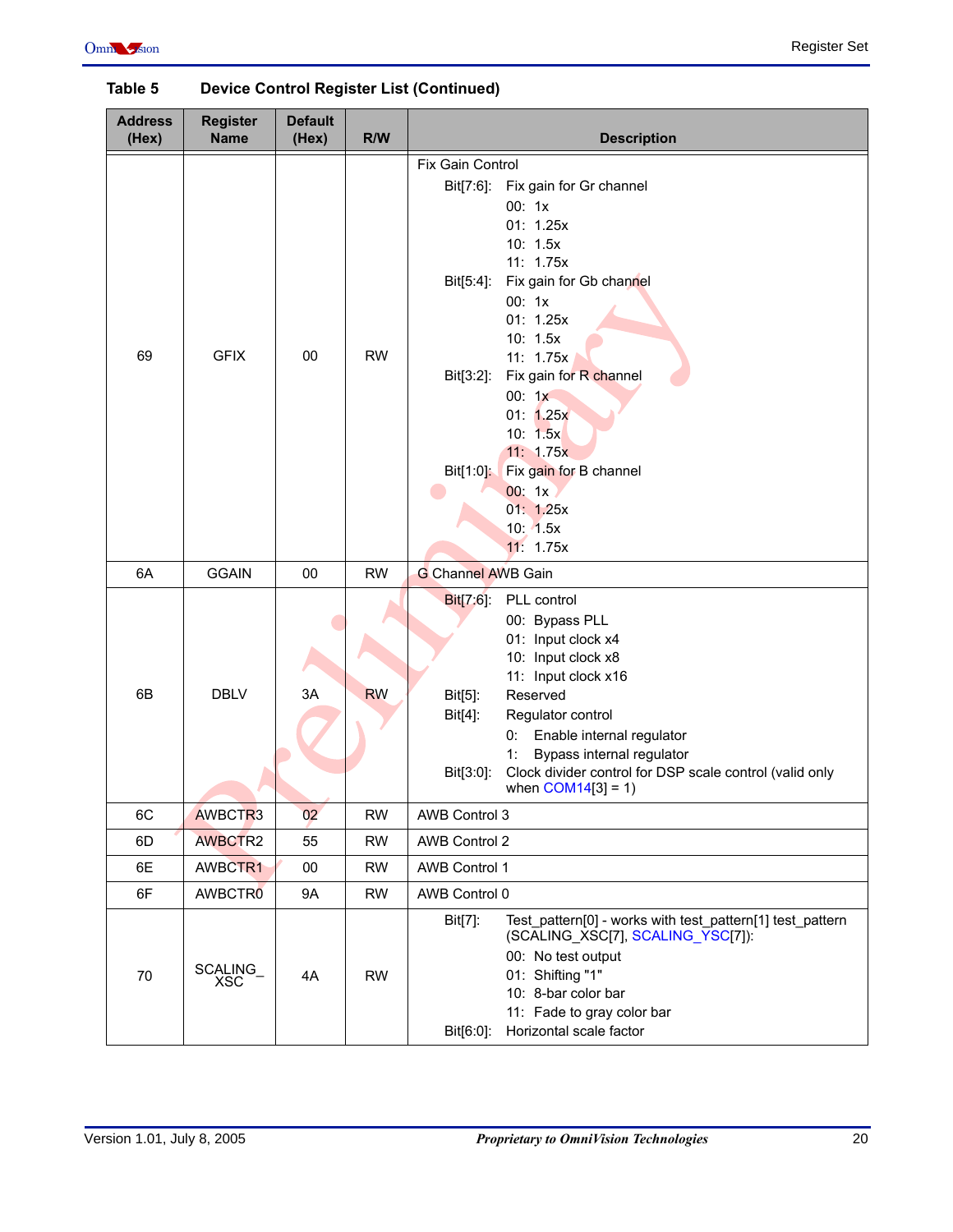

<span id="page-20-4"></span><span id="page-20-1"></span><span id="page-20-0"></span>

| <b>Address</b><br>(Hex) | <b>Register</b><br><b>Name</b>  | <b>Default</b><br>(Hex) | R/W                      | <b>Description</b>                                                                                                                                                                                                                                                                                   |  |  |
|-------------------------|---------------------------------|-------------------------|--------------------------|------------------------------------------------------------------------------------------------------------------------------------------------------------------------------------------------------------------------------------------------------------------------------------------------------|--|--|
| 71                      | SCALING_<br><b>YSC</b>          | 35                      | <b>RW</b>                | Bit[7]:<br>Test_pattern[1] - works with test_pattern[0] test_pattern<br>(SCALING_XSC[7], SCALING_YSC[7])::<br>00: No test output<br>01: Shifting "1"<br>10: 8-bar color bar<br>11: Fade to gray color bar<br>Vertical scale factor<br>$Bit[6:0]$ :                                                   |  |  |
| 72                      | <b>SCALING</b><br><b>DCWCTR</b> | 11                      | <b>RW</b>                | <b>DCW Control</b><br>DCW control parameter<br>Bit[7:0]:                                                                                                                                                                                                                                             |  |  |
| 73                      | <b>SCALING</b><br>PCLK_DIV      | 00                      | <b>RW</b>                | Bit[7:4]:<br>Reserved<br>Clock divider control for DSP scale control (valid only<br>$Bit[3:0]$ :<br>when $COM14[3] = 1$ . Should change with $COM14[2:0]$ .<br>0000: Divided by 1<br>0001: Divided by 2<br>0010: Divided by 4<br>0011: Divided by 8<br>0100: Divided by 16<br>0101~1111: Not allowed |  |  |
| 74                      | REG74                           | 00                      | <b>RW</b>                | $Bit[7:5]$ :<br>Reserved<br><b>Bit[4]:</b><br>DG_Manu<br>Digital gain control by VREF[7:6]<br>0:<br>Digital gain control by REG74[1:0]<br>1:<br>Reserved<br>Bit[3:2]:<br>Bit <sup>[1:0]:</sup><br>Digital gain manual control<br>00: Bypass<br>01: 1x<br>10:2x<br>11:4x                              |  |  |
| 75                      | REG75                           | 0F                      | <b>RW</b>                | Register 75<br>Bit[7:5]:<br>Reserved<br>$Bit[4:0]$ :<br>Edge enhancement lower limit                                                                                                                                                                                                                 |  |  |
| 76                      | REG76                           | 01                      | <b>RW</b>                | Register 76<br>Bit[7]:<br>Reserved<br>Bit[6]:<br>White pixel correction enable<br>Disable<br>0:<br>Enable<br>1:<br>Black pixel correction enable<br>$Bit[5]$ :<br>Disable<br>0:<br>Enable<br>1:<br>Edge enhancement higher limit<br>Bit[4:0]:                                                        |  |  |
| 77                      | REG77                           | 10                      | <b>RW</b>                | Register 77<br>Offset, de-noise range control<br>Bit[7:0]:                                                                                                                                                                                                                                           |  |  |
| 78-79                   | <b>RSVD</b>                     | XX                      | $\overline{\phantom{0}}$ | Reserved                                                                                                                                                                                                                                                                                             |  |  |
| 7A                      | GAM1                            | 02                      | <b>RW</b>                | Gamma Curve 1st Segment Input End Point 0x010 Output Value                                                                                                                                                                                                                                           |  |  |
| 7B                      | GAM2                            | 07                      | <b>RW</b>                | Gamma Curve 2nd Segment Input End Point 0x020 Output Value                                                                                                                                                                                                                                           |  |  |
| 7C                      | GAM3                            | 1F                      | <b>RW</b>                | Gamma Curve 3rd Segment Input End Point 0x040 Output Value                                                                                                                                                                                                                                           |  |  |

<span id="page-20-3"></span><span id="page-20-2"></span>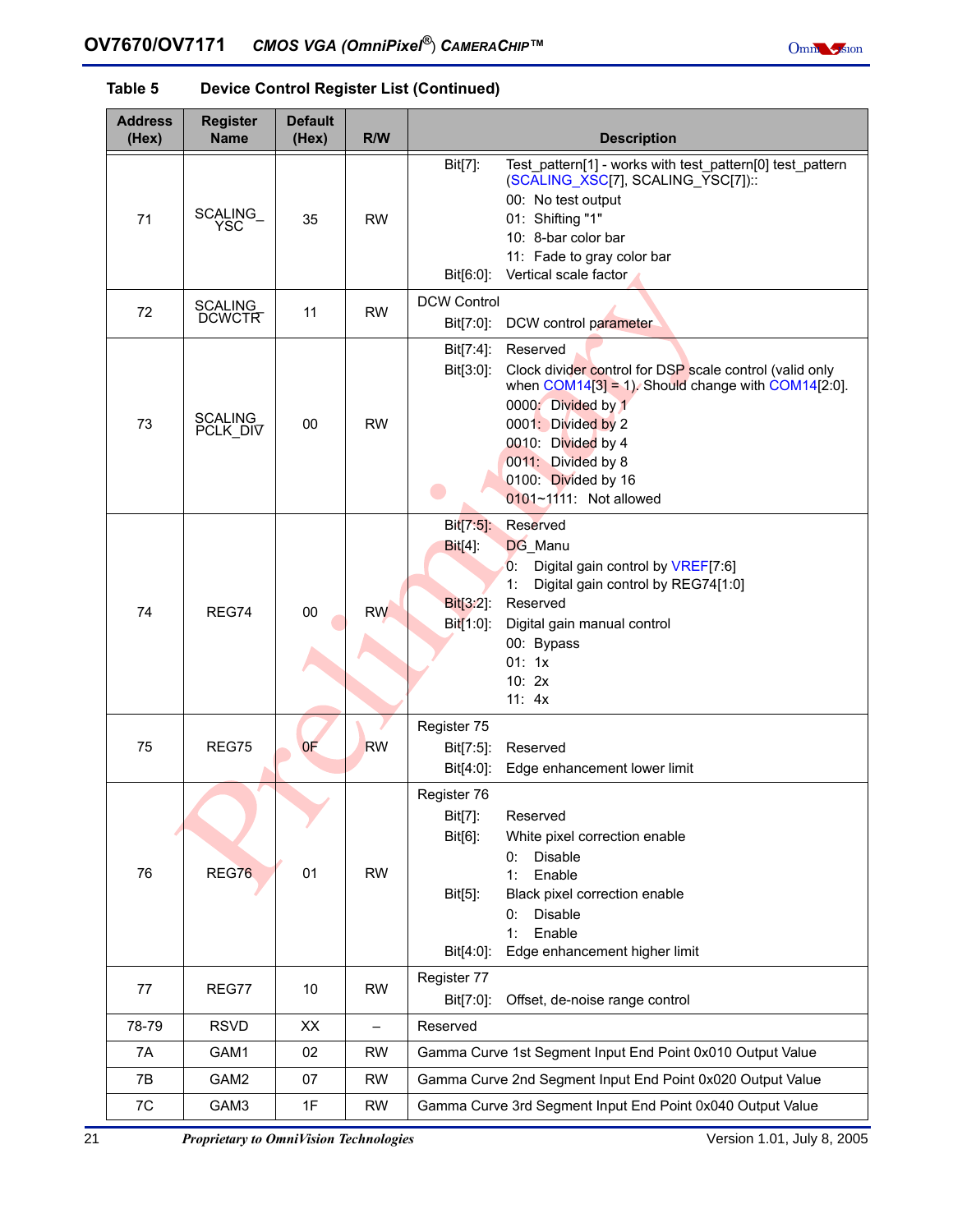<span id="page-21-4"></span><span id="page-21-3"></span><span id="page-21-2"></span><span id="page-21-1"></span><span id="page-21-0"></span>

| <b>Address</b><br>(Hex) | <b>Register</b><br><b>Name</b> | <b>Default</b><br>(Hex) | R/W                      | <b>Description</b>                                                                                                                                                                                                                                                                                                                                    |  |
|-------------------------|--------------------------------|-------------------------|--------------------------|-------------------------------------------------------------------------------------------------------------------------------------------------------------------------------------------------------------------------------------------------------------------------------------------------------------------------------------------------------|--|
| 7D                      | GAM4                           | 49                      | <b>RW</b>                | Gamma Curve 4th Segment Input End Point 0x080 Output Value                                                                                                                                                                                                                                                                                            |  |
| 7E                      | GAM5                           | 5A                      | <b>RW</b>                | Gamma Curve 5th Segment Input End Point 0x0A0 Output Value                                                                                                                                                                                                                                                                                            |  |
| 7F                      | GAM6                           | 6A                      | <b>RW</b>                | Gamma Curve 6th Segment Input End Point 0x0C0 Output Value                                                                                                                                                                                                                                                                                            |  |
| 80                      | GAM7                           | 79                      | <b>RW</b>                | Gamma Curve 7th Segment Input End Point 0x0E0 Output Value                                                                                                                                                                                                                                                                                            |  |
| 89                      | GAM8                           | 87                      | <b>RW</b>                | Gamma Curve 8th Segment Input End Point 0x100 Output Value                                                                                                                                                                                                                                                                                            |  |
| 89                      | GAM9                           | 94                      | <b>RW</b>                | Gamma Curve 9th Segment Input End Point 0x120 Output Value                                                                                                                                                                                                                                                                                            |  |
| 89                      | GAM10                          | 9F                      | <b>RW</b>                | Gamma Curve 10th Segment Input End Point 0x140 Output Value                                                                                                                                                                                                                                                                                           |  |
| 89                      | GAM11                          | AF                      | <b>RW</b>                | Gamma Curve 11th Segment Input End Point 0x180 Output Value                                                                                                                                                                                                                                                                                           |  |
| 86                      | GAM12                          | <b>BB</b>               | <b>RW</b>                | Gamma Curve 12th Segment Input End Point 0x1C0 Output Value                                                                                                                                                                                                                                                                                           |  |
| 87                      | GAM13                          | CF                      | <b>RW</b>                | Gamma Curve 13th Segment Input End Point 0x240 Output Value                                                                                                                                                                                                                                                                                           |  |
| 88                      | GAM14                          | EE                      | <b>RW</b>                | Gamma Curve 14th Segment Input End Point 0x2C0 Output Value                                                                                                                                                                                                                                                                                           |  |
| 89                      | GAM15                          | EE                      | <b>RW</b>                | Gamma Curve 15th Segment Input End Point 0x340 Output Value                                                                                                                                                                                                                                                                                           |  |
| 8A-91                   | <b>RSVD</b>                    | XX                      | $\overline{\phantom{0}}$ | Reserved                                                                                                                                                                                                                                                                                                                                              |  |
| 92                      | DM LNL                         | 00                      | <b>RW</b>                | Dummy Line low 8 bits                                                                                                                                                                                                                                                                                                                                 |  |
| 93                      | DM_LNH                         | 00                      | <b>RW</b>                | Dummy Line high 8 bits                                                                                                                                                                                                                                                                                                                                |  |
| 94                      | LCC6                           | 50                      | <b>RW</b>                | Lens Correction Option 6 (effective only when LCC5[2] is high)                                                                                                                                                                                                                                                                                        |  |
| 95                      | LCC7                           | 50                      | <b>RW</b>                | Lens Correction Option 7 (effective only when LCC5[2] is high)                                                                                                                                                                                                                                                                                        |  |
| 96-9C                   | <b>RSVD</b>                    | XX                      | $\qquad \qquad -$        | Reserved                                                                                                                                                                                                                                                                                                                                              |  |
| 9D                      | BD50ST                         | 99                      | <b>RW</b>                | 50 Hz Banding Filter Value<br>(effective only when COM8[5] is high and COM11[3] is high)                                                                                                                                                                                                                                                              |  |
| 9E                      | BD60ST                         | 7F                      | <b>RW</b>                | 60 Hz Banding Filter Value<br>(effective only when COM8[5] is high and COM11[3] is low)                                                                                                                                                                                                                                                               |  |
| 9F-AB                   |                                | <b>XX</b>               | ر_                       | Histogram-based AEC/AGC Control                                                                                                                                                                                                                                                                                                                       |  |
| AC                      | STR-OPT                        | 00                      | <b>RW</b>                | Register AC<br>Bit[7]:<br>Strobe enable<br>R / G / B gain controlled by STR_R (0xAD) / STR_G<br>$Bit[6]$ :<br>(0xAE) / STR_B (0xAF) for LED output frame<br>Xenon mode option<br>Bit[5:4]:<br>00: 1 line<br>01: 2 lines<br>10: 3 lines<br>11: $4$ lines<br>Reserved<br>Bit[3:2]:<br>Bit[1:0]:<br>Mode select<br>00: Xenon<br>01: LED 1&2<br>1x: LED 3 |  |
| AD                      | STR_R                          | 80                      | <b>RW</b>                | R Gain for LED Output Frame                                                                                                                                                                                                                                                                                                                           |  |
| AE                      | STR <sub>_G</sub>              | 80                      | RW                       | G Gain for LED Output Frame                                                                                                                                                                                                                                                                                                                           |  |
| AF                      | STR_B                          | 80                      | <b>RW</b>                | B Gain for LED Output Frame                                                                                                                                                                                                                                                                                                                           |  |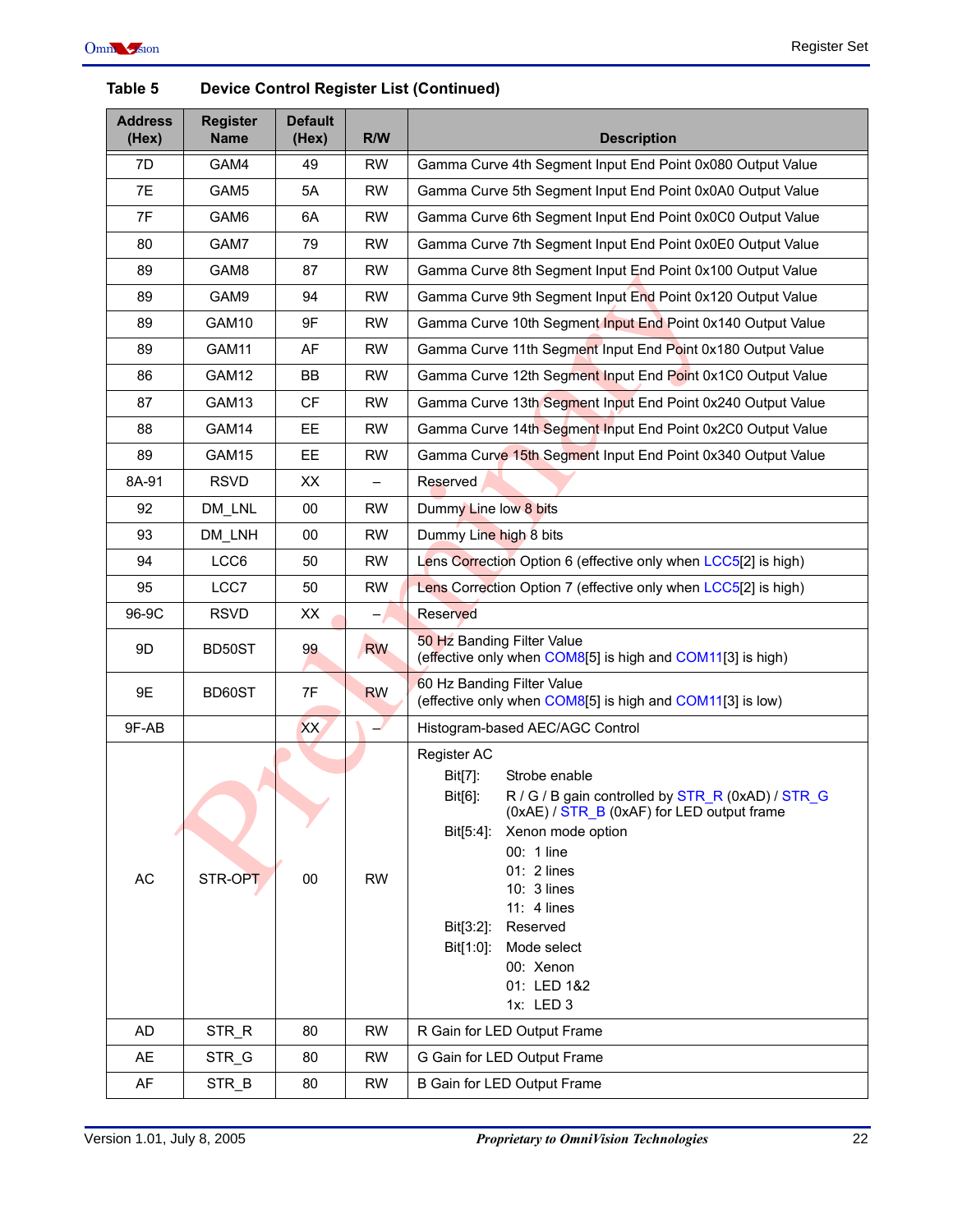

| <b>Address</b><br>(Hex)                                                                                                 | <b>Register</b><br><b>Name</b> | <b>Default</b><br>(Hex) | R/W                      | <b>Description</b>                                                                                            |  |
|-------------------------------------------------------------------------------------------------------------------------|--------------------------------|-------------------------|--------------------------|---------------------------------------------------------------------------------------------------------------|--|
| <b>B0-B2</b>                                                                                                            | <b>RSVD</b>                    | XX                      | $\overline{\phantom{0}}$ | Reserved                                                                                                      |  |
| B <sub>3</sub>                                                                                                          | THL_ST                         | 80                      | <b>RW</b>                | Digital BLC Target                                                                                            |  |
| <b>B4</b>                                                                                                               | <b>RSVD</b>                    | XX                      |                          | Reserved                                                                                                      |  |
| B <sub>5</sub>                                                                                                          | THL DLT                        | 04                      | <b>RW</b>                | Digital BLC Stable Range                                                                                      |  |
| B6-BD                                                                                                                   | <b>RSVD</b>                    | XX                      | $\overline{\phantom{0}}$ | Reserved                                                                                                      |  |
| <b>BE</b>                                                                                                               | AD-CHB                         | 00                      | <b>RW</b>                | Reserved<br>$Bit[7]$ :<br>$Bit[6]$ :<br>Sign bit<br>ADC offset value<br>Bit[5:0]:                             |  |
| <b>BF</b>                                                                                                               | AD-CHR                         | 00                      | <b>RW</b>                | Bit[7]:<br>Reserved<br>$Bit[6]$ :<br>Sign bit<br>ADC offset value<br>Bit[5:0]:                                |  |
| CO                                                                                                                      | AD-CHGb                        | 00                      | <b>RW</b>                | Reserved<br>$Bit[7]$ :<br>$Bit[6]$ :<br>Sign bit<br>ADC offset value<br>Bit[5:0]:                             |  |
| C <sub>1</sub>                                                                                                          | AD-CHGr                        | 00                      | <b>RW</b>                | <b>Bit[7]:</b><br>Reserved<br>$Bit[6]$ :<br>Sign bit<br>ADC offset value<br>Bit[5:0]:                         |  |
| $C2-C8$                                                                                                                 | <b>RSVD</b>                    | <b>XX</b>               | $\overline{\phantom{0}}$ | <b>Reserved</b>                                                                                               |  |
| C <sub>9</sub>                                                                                                          | <b>SATCTR</b>                  | CO                      | <b>RW</b>                | <b>Saturation Control</b><br>Bit[7:4]: UV saturation control min<br>Bit[3:0]:<br>UV saturation control result |  |
| NOTE: All other registers are factory-reserved. Please contact OmniVision Technologies for reference register settings. |                                |                         |                          |                                                                                                               |  |

<span id="page-22-0"></span>RR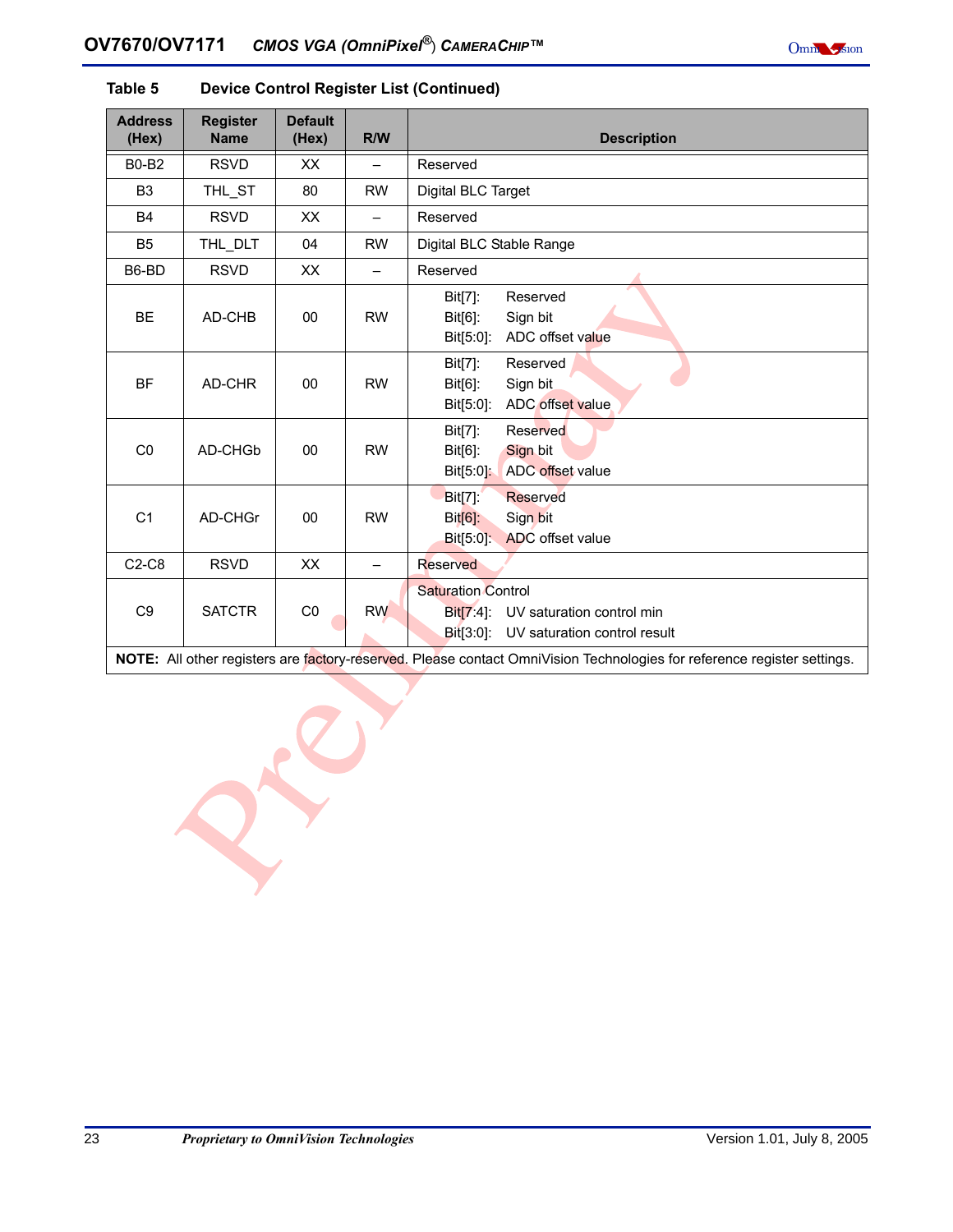## **Package Specifications**

The OV7670/OV7171 uses a 24-ball Chip Scale Package 2 (CSP2). Refer to [Figure 13](#page-23-0) for package information, [Table 6](#page-23-1) for package dimensions and [Figure 14](#page-24-0) for the array center on the chip.



**Note:** For OVT devices that are lead-free, all part marking letters are lower case. Underlining the last digit of the lot number indicates CSP2 is used.

#### <span id="page-23-0"></span>**Figure 13 OV7670/OV7171 Package Specifications**





#### <span id="page-23-1"></span>**Table 6 OV7670/OV7171 Package Dimensions**

| <b>Parameter</b>                     | <b>Symbol</b>  | <b>Minimum</b> | <b>Nominal</b> | <b>Maximum</b> | <b>Unit</b> |
|--------------------------------------|----------------|----------------|----------------|----------------|-------------|
| Package Body Dimension X             | A              | 3760           | 3785           | 3810           | μm          |
| Package Body Dimension Y             | B              | 4210           | 4235           | 4260           | μm          |
| Package Height                       | C              | 825            | 885            | 945            | μm          |
| <b>Ball Height</b>                   | C <sub>1</sub> | 130            | 160            | 190            | μm          |
| Package Body Thickness               | C <sub>2</sub> | 680            | 725            | 770            | μm          |
| Thickness of Glass Surface to Wafer  | C <sub>3</sub> | 425            | 445            | 465            | μm          |
| <b>Ball Diameter</b>                 | D              | 270            | 300            | 330            | μm          |
| <b>Total Pin Count</b>               | N              |                | 24             |                |             |
| Pin Count X-axis                     | N <sub>1</sub> |                | 5              |                |             |
| Pin Count Y-axis                     | N <sub>2</sub> |                | 6              |                |             |
| Pins Pitch X-axis                    | J <sub>1</sub> |                | 620            |                | μm          |
| Pins Pitch Y-axis                    | J2             |                | 620            |                | μm          |
| Edge-to-Pin Center Distance Analog X | S <sub>1</sub> | 623            | 653            | 683            | μm          |
| Edge-to-Pin Center Distance Analog Y | S <sub>2</sub> | 538            | 568            | 598            | μm          |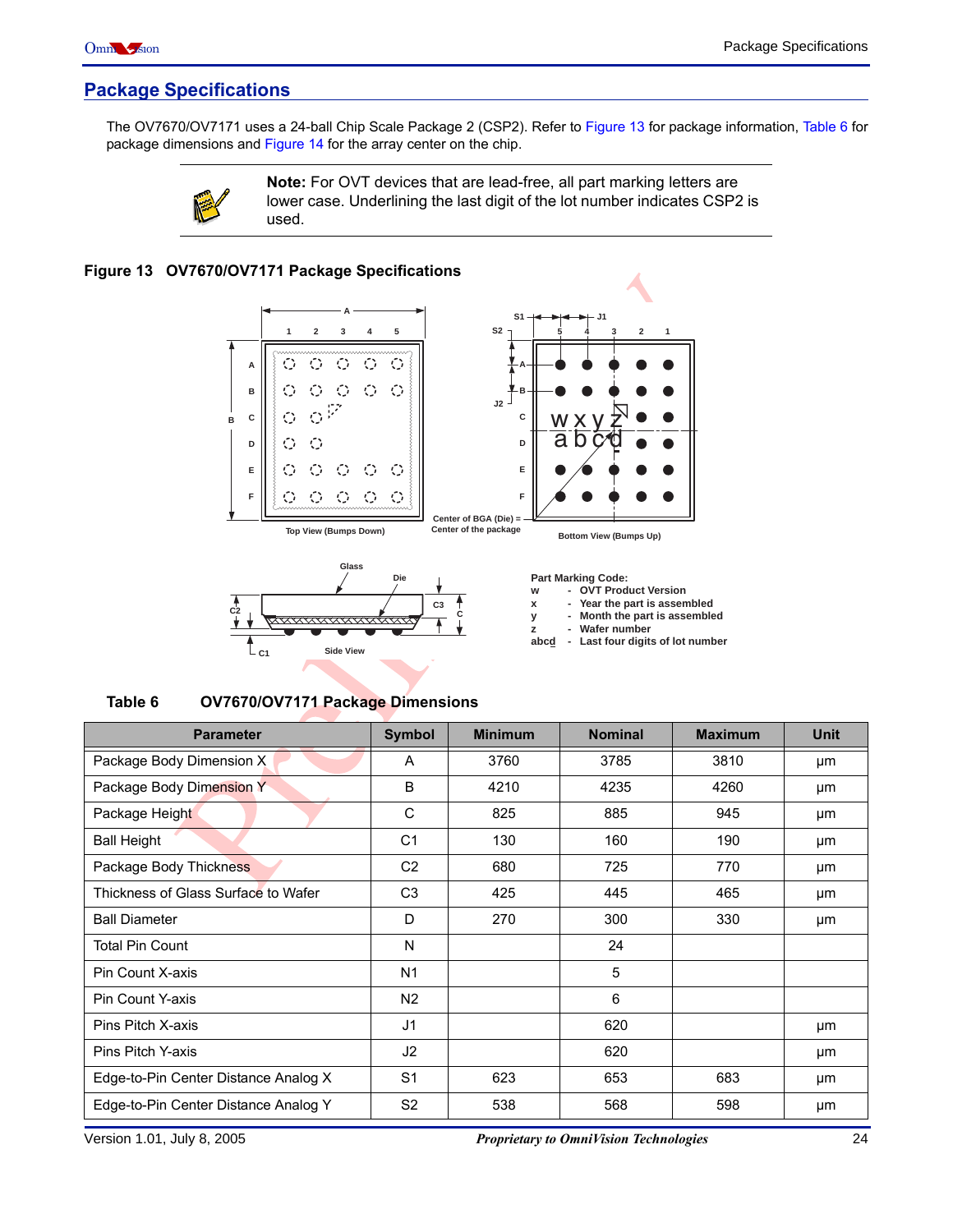

#### **Sensor Array Center**

#### <span id="page-24-0"></span>**Figure 14 OV7670/OV7171 Sensor Array Center**



**NOTES:** 1. This drawing is not to scale and is for reference only.

 $\bullet$ 

2. As most optical assemblies invert and mirror the image, the chip is typically mounted with pins A1 to A5 oriented down on the PCB.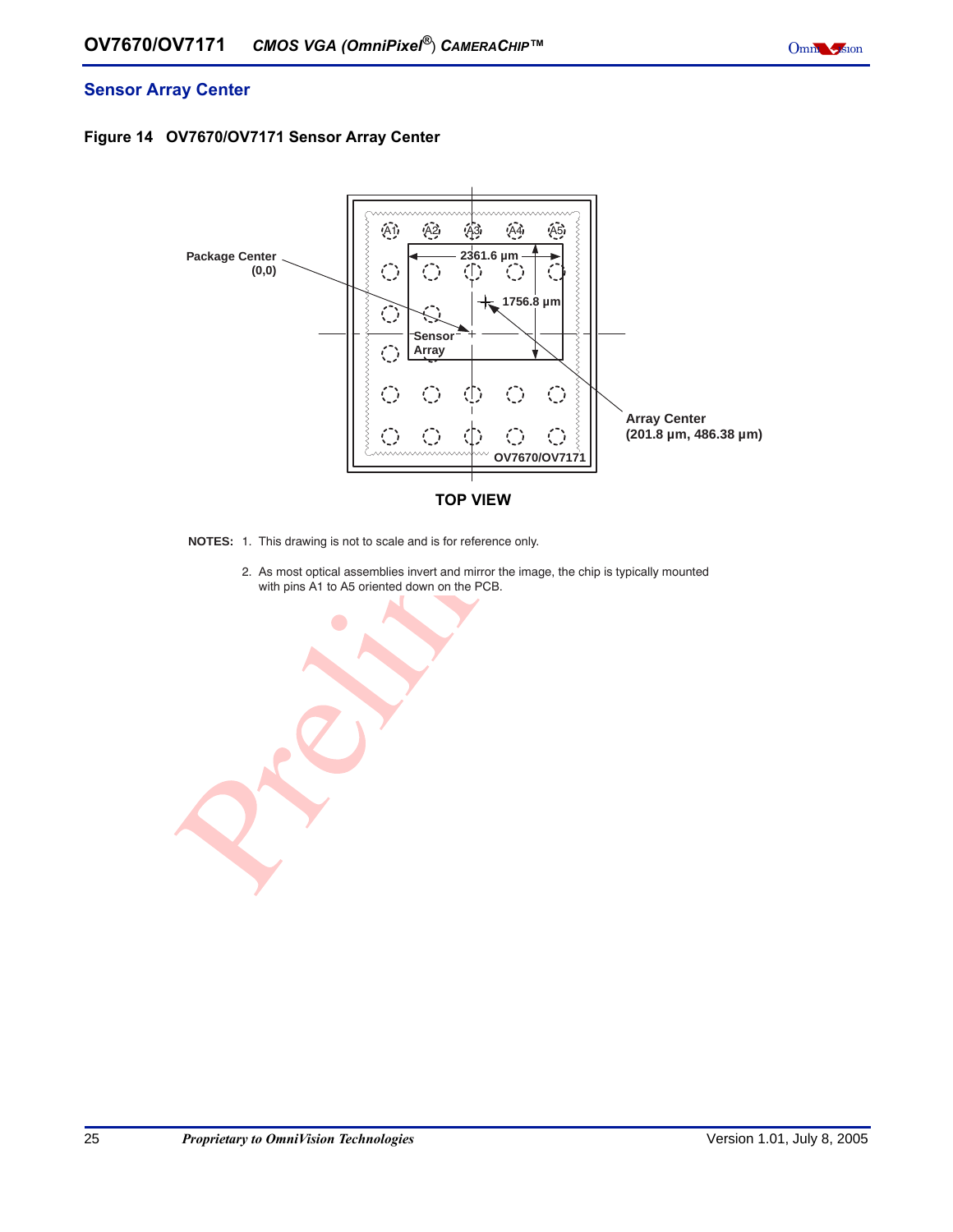## **IR Reflow Ramp Rate Requirements**

## **OV7670/OV7171 Lead-Free Packaged Devices**



**Note:** For OVT devices that are lead-free, all part marking letters are lower case

**Figure 15 IR Reflow Ramp Rate Requirements**



### **Table 7 Reflow Conditions**

| <b>Condition</b>                            | <b>Exposure</b>                             |
|---------------------------------------------|---------------------------------------------|
| Average Ramp-up Rate (30°C to 217°C)        | Less than 3°C per second                    |
| $>100^{\circ}$ C                            | Between 330 - 600 seconds                   |
| $>150^{\circ}$ C                            | At least 210 seconds                        |
| $>217^{\circ}$ C                            | At least 30 seconds $(30 \sim 120$ seconds) |
| Peak Temperature                            | $245^{\circ}$ C                             |
| Cool-down Rate (Peak to 50°C)               | Less than 6°C per second                    |
| Time from $30^{\circ}$ C to $255^{\circ}$ C | No greater than 390 seconds                 |

 $\blacktriangle$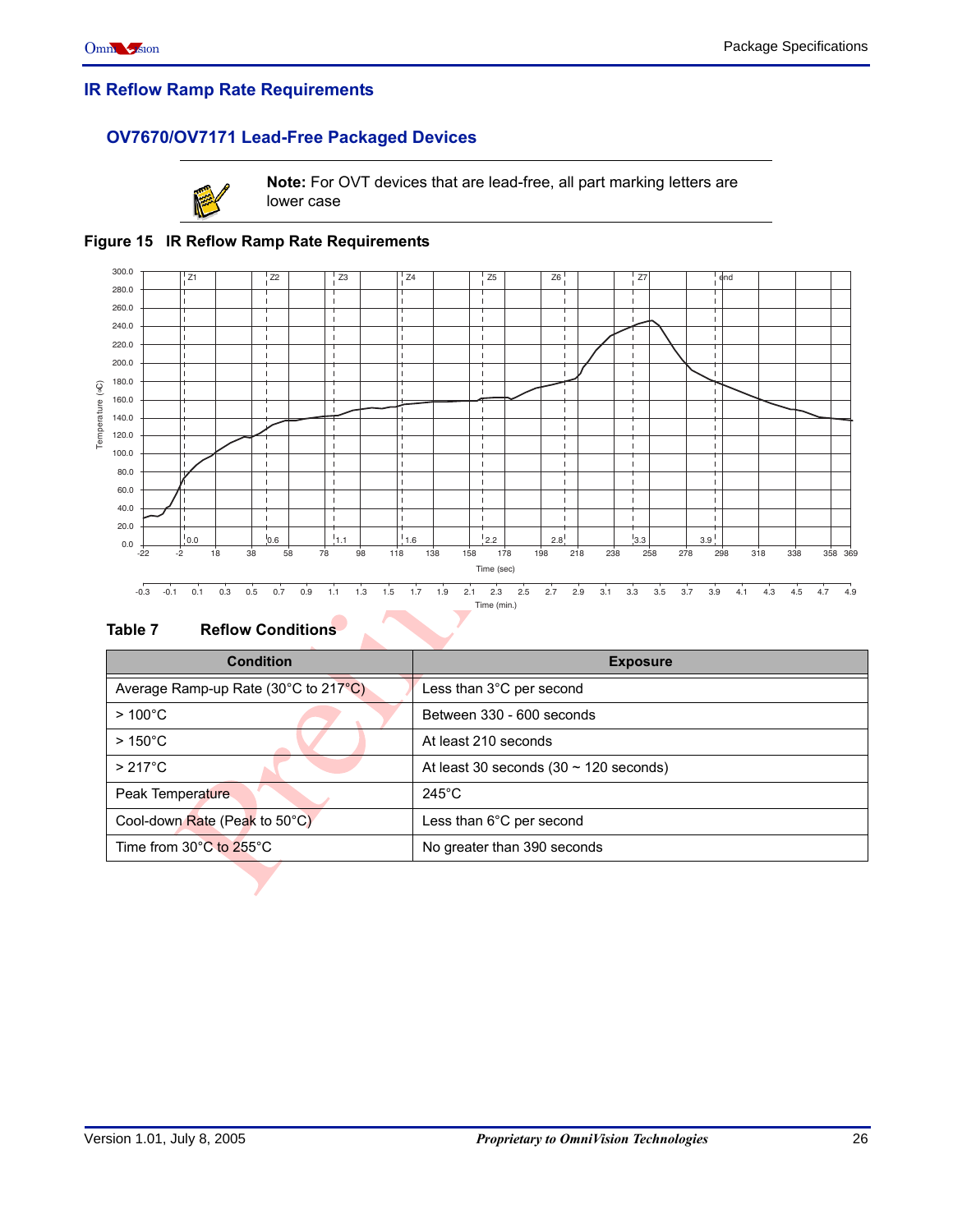

## *Note:*

- *All information shown herein is current as of the revision and publication date. Please refer to the OmniVision web site ([http://www.ovt.com\)](http://www.ovt.com) to obtain the current versions of all documentation.*
- *OmniVision Technologies, Inc. reserves the right to make changes to their products or to discontinue any product or service without further notice (It is advisable to obtain current product documentation prior to placing orders).*
- *Reproduction of information in OmniVision product documentation and specifications is permissible only if reproduction is without alteration and is accompanied by all associated warranties, conditions, limitations and notices. In such cases, OmniVision is not responsible or liable for any information reproduced.*
- This document is provided with no warranties whatsoever, including any warranty of *merchantability, non-infringement, fitness for any particular purpose, or any warranty otherwise arising out of any proposal, specification or sample. Furthermore, OmniVision Technologies Inc. disclaims all liability, including liability for infringement of any proprietary rights, relating to use of information in this document. No license, expressed or implied, by estoppels or otherwise, to any intellectual property rights is granted herein.*
- *'OmniVision', 'VarioPixel', 'OmniPixel' and are trademarks of OmniVision Technologies, Inc. All other trade, product or service names referenced in this release may be trademarks or registered trademarks of their respective holders. Third-party brands, names, and trademarks are the property of their respective owners.*

*For further information, please feel free to contact OmniVision at*  $\frac{info(Q, opt, com)}{p}$ *.* 

**OmniVision Technologies, Inc. 1341 Orleans Drive Sunnyvale, CA USA (408) 542-3000**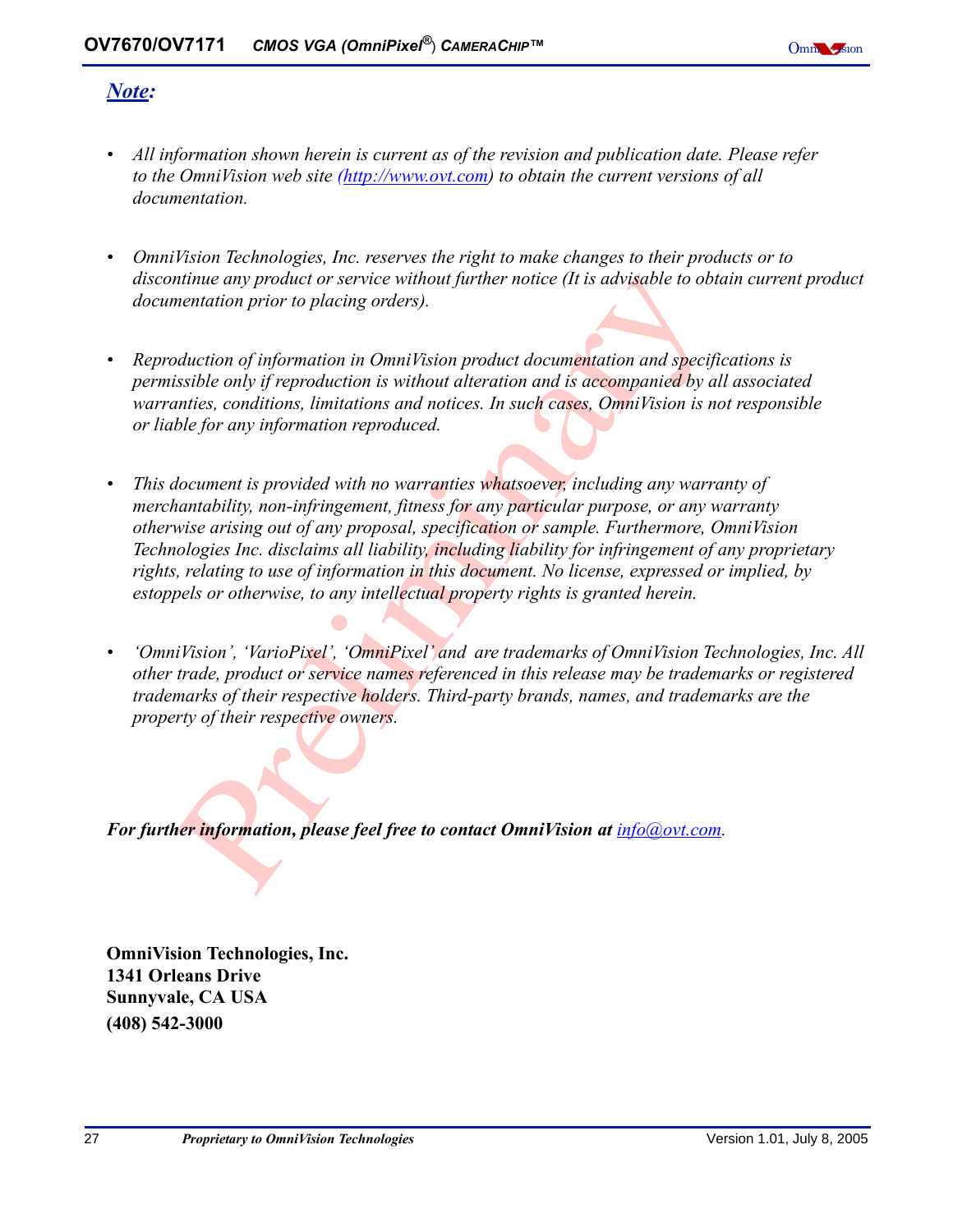

 $\bullet$  $\bullet$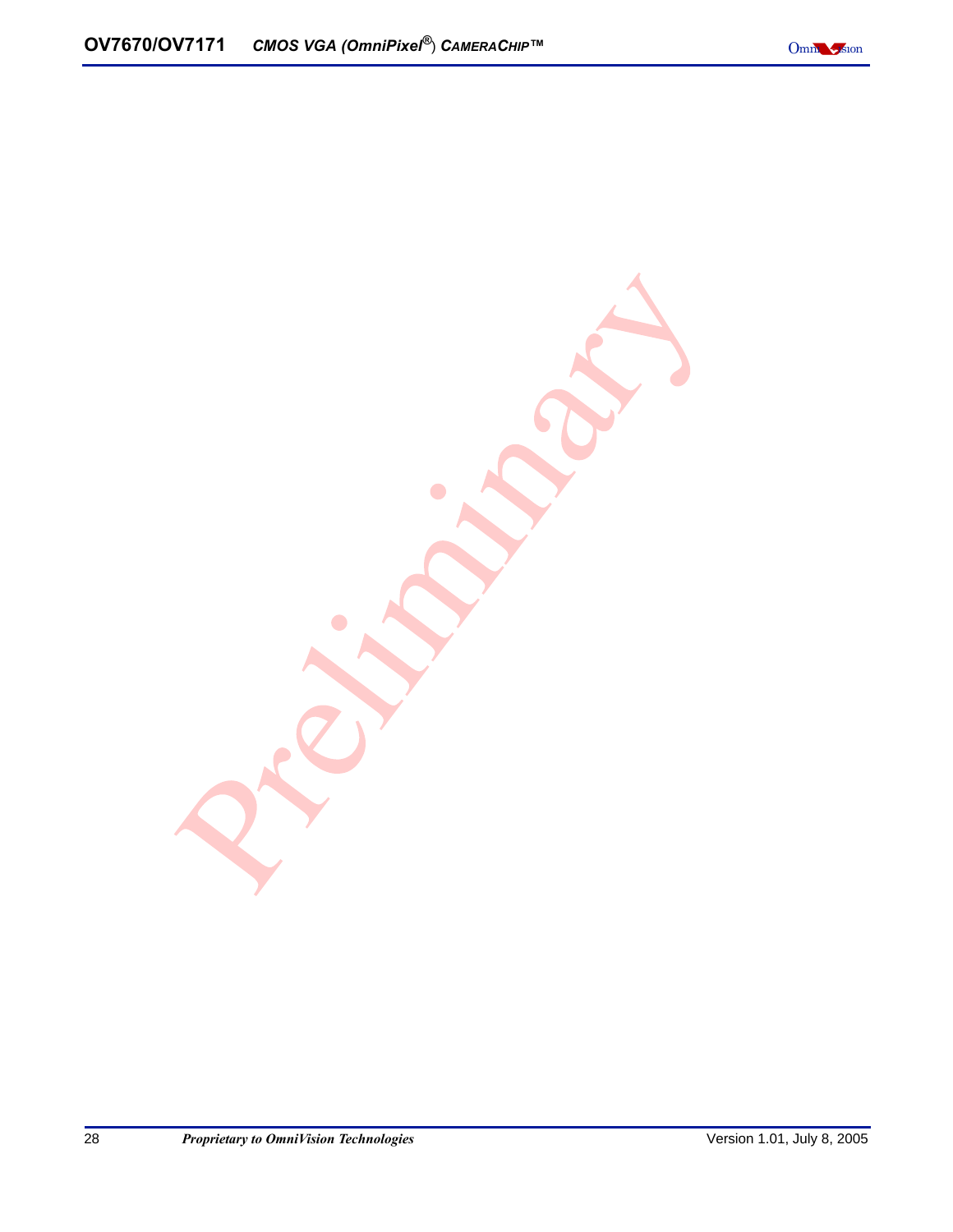

# **REVISION CHANGE LIST**

**Document Title:** OV7670 Datasheet **Version:** 1.0

# **DESCRIPTION OF CHANGES**

Initial Release